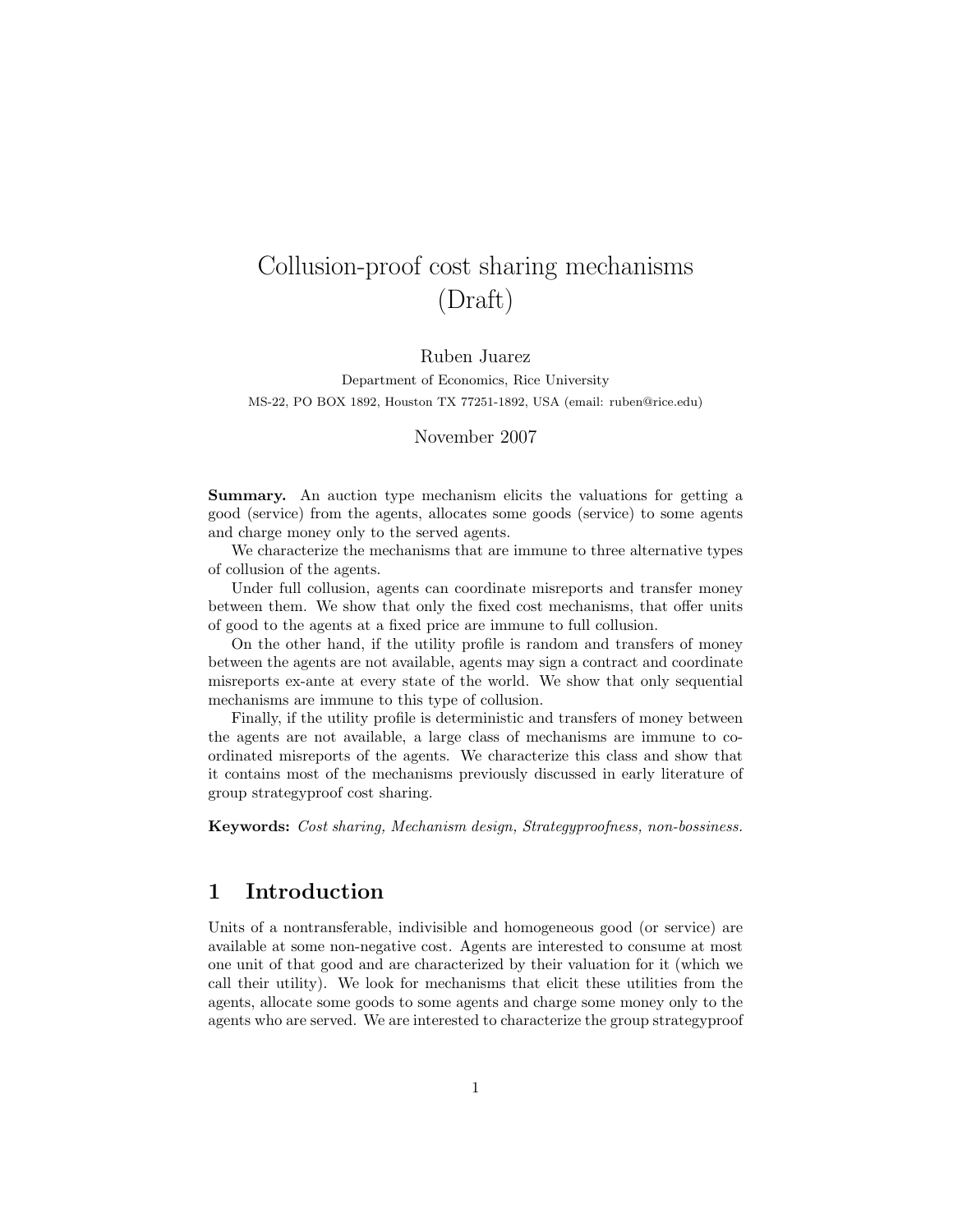(GSP) mechanisms. These mechanisms play a key role in cost sharing literature and computer science applications.<sup>1</sup>

A tie-breaking rule defines the behavior of an agent who is offered a price equal to his valuation. Juarez[2007] provides a characterization of GSP mechanisms that meet one of two alternative tie-breaking rules.<sup>2</sup> These characterization leads two orthogonal classes of mechanisms. The first class are the cross monotonic mechanism, resembling an increasing auction. The second class are the sequential mechanisms, which offer sequentially to the agents units of good at a fixed price.

Juarez[2007] corollary 1 shows that the (welfarewise) intersection of GSP mechanisms that meet simultaneously the two tie-breaking rules contains only the fixed cost mechanisms, offering to each agent a price completely independent of the reports of the other agents. Therefore, mechanisms that meet GSP are very responsive to the way ties are broken. Only the fixed cost mechanisms are not responsive to indifferences.

To illustrate the limitations of mechanisms with indifferences, consider a mechanism for three agents 1, 2, and 3. Assume agent 1 is offered a unit of good at price p. If agent 1 gets a unit of good, then only agent 2 is offered a unit of good at price  $p'$ . On the other hand, if agent 1 does not get a unit of good, then only agent 3 is offered a unit of good at price  $p'$ . This mechanism does not belong to the class of GSP mechanisms independently of the way ties are broken. To see this, consider a utility profile where agent 1 has utility exactly equal to  $p$  and agents 2 and 3 have utility strictly bigger than  $p'$ . If agent 1 is served at this profile, then he can help agent 3 by misreporting a utility less than  $p$ . On the other hand, of agent 1 is not served at this profile, then he can help agent 2 by misreporting a utility bigger than p.

However, it can be argued that in practice ties are rare events, and that a model in which the preference domain is such that ties never occur is just as plausible as one where they play a critical role. We develop such a model where the set of payments is different to the set of utilities. In the example above, if the set of payments for agent 1 is  $P_1 = \{p\}$  and the set of utilities is  $U_1 = \mathbb{R}_+ \setminus p$ , that is the utility of agent 1 is never equal to p, then the mechanism is  $GSP$ .

Similarly as above, we consider an economy where utilities of the agents are different to payments and characterize the GSP mechanisms. We show this class is large. It contains mechanisms very different from the cross-monotonic and sequential mechanisms discussed by Juarez[2007] (and even those discussed by Roughgarden[2007], see section 3.5). We provide several representative examples of this class in section 3. We give three equivalent characterizations of the GSP mechanism, two of these characterizations are generalization of the crossmonotonic and sequential mechanisms (see proposition 5, 6 and 7).

Finally, this job contributes to the more challenging question of characterizing the weakly group strategyproof<sup>3</sup> ( $WGSP$ ) mechanisms in the general

<sup>&</sup>lt;sup>1</sup>See Juarez<sup>[2007]</sup> for related literature.

<sup>2</sup>With the first tie-breaking rule the agents who are indifferent are always served. With the second tie-breaking rule, the indifferent agents are never served.

<sup>3</sup>That is, any misreport of a group of agents cannot strictly increase the net utility of all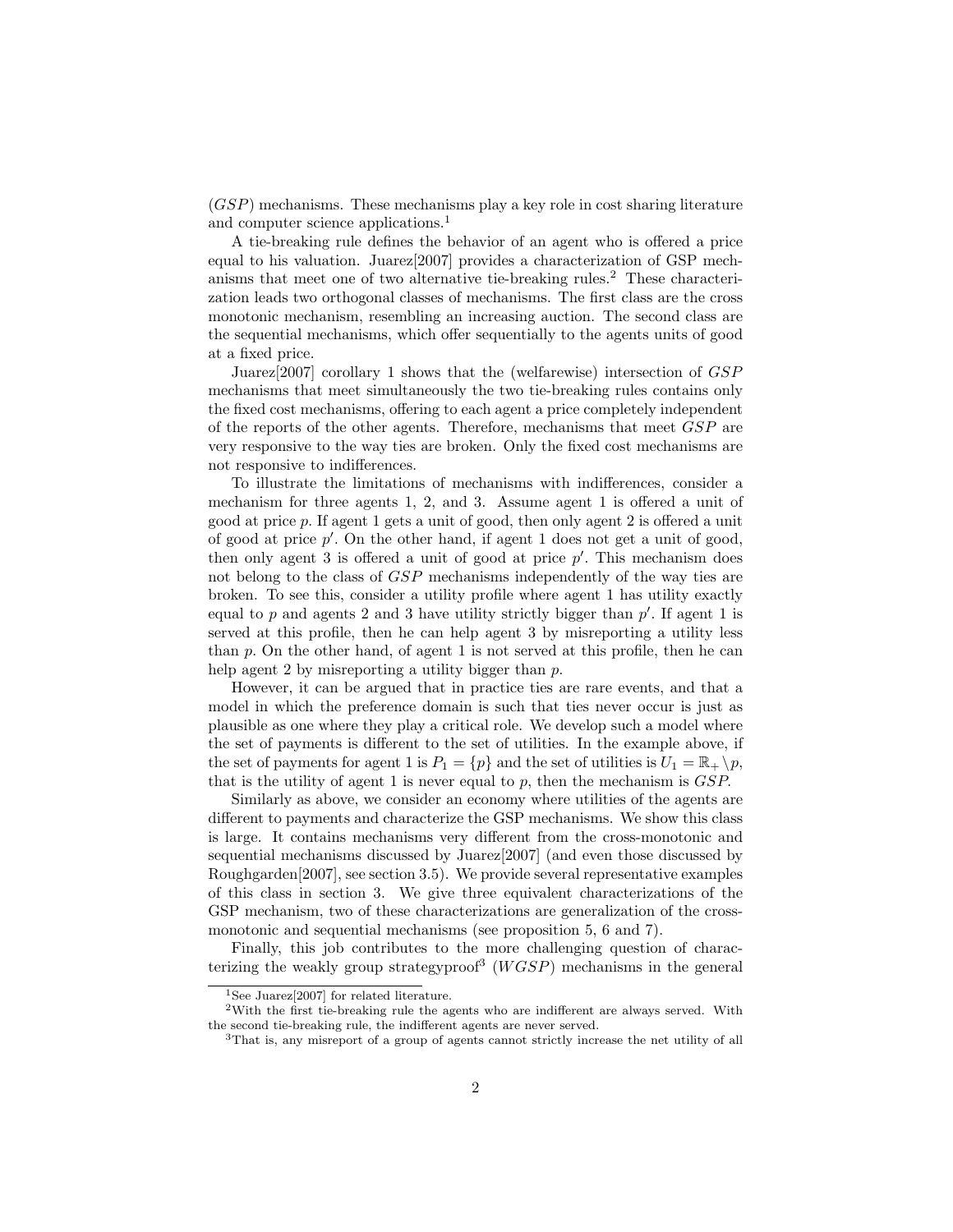economy where the space of payments equal the space of utilities. Our characterization is a complete characterization of the  $WGSP$  mechanisms where the payment of the coalition being served is constant.<sup>4</sup> However, the class of  $WGSP$ mechanisms is very large. In particular, it contains mechanisms such that the payment of a coalition being served is not constant. For instance, consider a mechanism for two agents, 1 and 2, where agent 1 is offered a unit of good at price p independent of the report of agent 2. On the other hand, agent 2 is offered a unit at price  $f(u_1)$  that depends exclusively on the report of agent  $u_1$ , for any function  $f : \mathbb{R}_+ \to [0,\infty]$ . This mechanism is  $WGSP$  and is not GSP. However, we rule out this type of mechanisms by imposing a weak bossy condition: if at two profiles  $(u_i, u_{-i})$  and  $(\tilde{u}_i, u_{-i})$  agent i has the same supply at the same price, then any other agent is indifferent in the two profiles  $(u_i, u_{-i})$ and  $(\tilde{u}_i, u_{-i}).$ 

## 2 The model

For a vector  $x, x \in \mathbb{R}^M$ , we denote by  $x_{[S]}$  the projection of  $x$  over  $S \subset M$ .  $x_S$  represents the sum of the S-coordinates of  $x, x_S = \sum_{i \in S} x_i$ . When there is no confusion we denote the projection  $x_{[S]}$  simply as  $x_S$ . Let  $1_M$  the unitarian vector in  $\mathbb{R}^M$ , that is  $1_M = (1, 1, \ldots, 1)$ .

There is a finite number of agents  $N = \{1, 2, ..., n\}$ . Agent *i* has a utility (willingness to pay) for getting one unit of good in  $U_i$ , where  $U_i \subset \mathbb{R}_{++}$ . We also assume that  $U_i$  is dense in  $\mathbb{R}_{++}$  with the usual Euclidean topology.  $U =$  $U_1 \times \cdots \times U_n$  the space of possible utilities. Let  $P_i$  the set of payments for agent *i*, such that  $P_i \subset [0,\infty] \setminus U_i$ . Let  $P = P_1 \times \cdots \times P_n$ . Let  $u \in U$  a utility profile. If agent *i* gets a unit paying  $x_i, x_i \in P_i$ , his net utility is  $u_i - x_i$ . If he does not get a unit his net utility is zero. We denote by  $(U, P)$  this economy.

**Definition 1** A mechanism  $(S, \varphi)$  allocates to every vector of utilities  $u \in U$ a coalition of agents who gets goods  $S(u) \subset N$  and the cost shares (payments)  $\varphi(u) \in P$ .

Therefore, the net utility of agent i in the mechanism, denoted by  $NU_i$ , is  $NU_i(u) = \delta_i(S(u))(u_i - \varphi(u))$ .<sup>5</sup> Let  $NU(u)$  the vector of such net utilities. Notice two mechanism may be equivalent in the welfare sense, that is their net utilities at any profile are equal, but the mechanisms may be different.

Similarly to Juarez[2007], we restrict our attention to mechanisms that satisfy two familiar normative properties.

- Nonnegative Transfers (NNT):  $\varphi(u) \in \mathbb{R}^N_+$ .
- Individual Rationality (Voluntary participation (VP)):  $\varphi_i(u) \leq$  $u_i\delta_i(S(u))$ .

agents who misreport.

<sup>4</sup>This comes immediately from the non-bossiness.

<sup>&</sup>lt;sup>5</sup> $\delta$  is the classic delta function,  $\delta_i(T) = 1$  if  $i \in T$ , and 0 otherwise.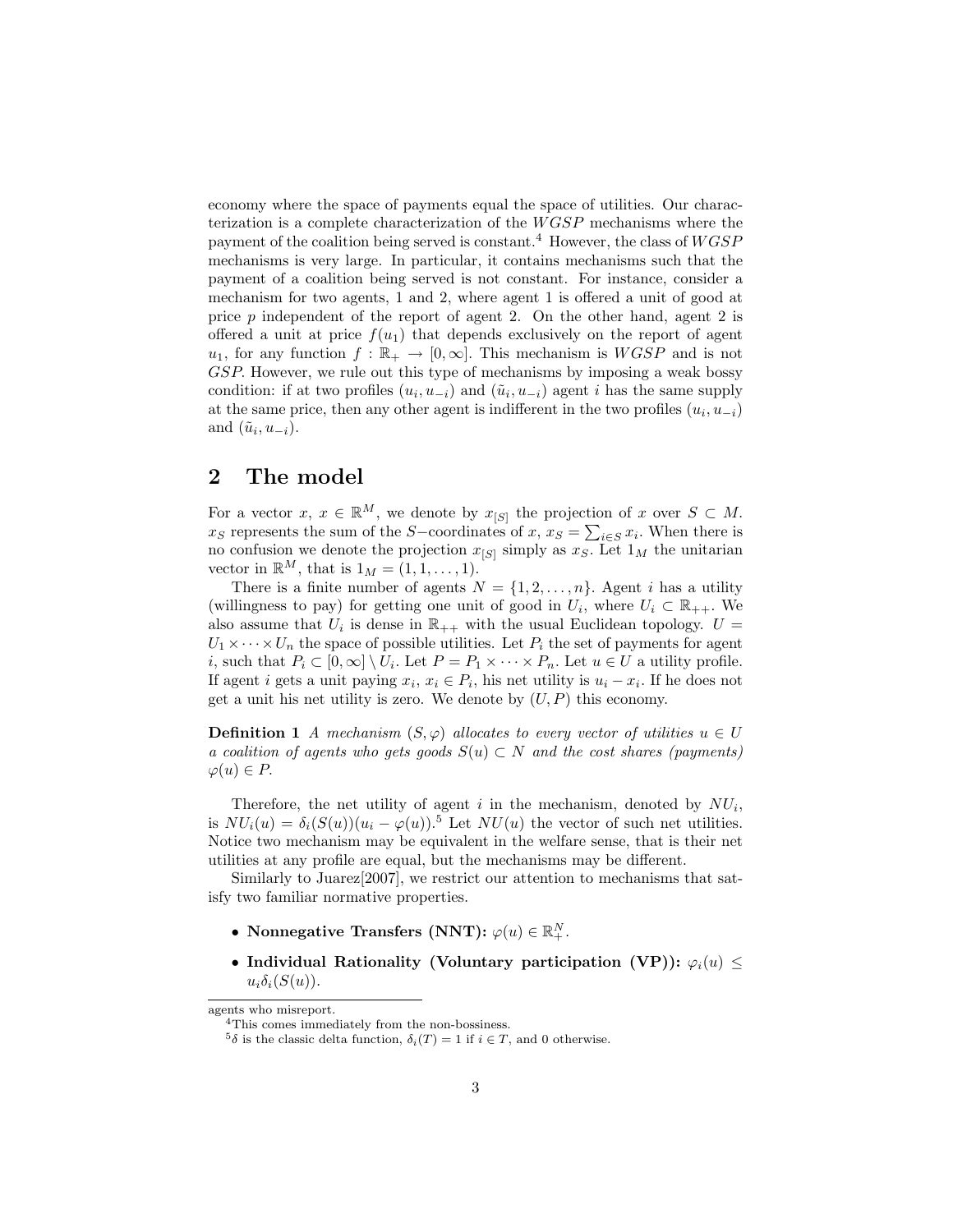Nonnegative transfers requires all cost shares to be positive or zero. This is a common assumption when no transfers between agents are allowed and we do not want to subsidize any of them.

On the other hand, individual rationality implies that all agents enter the mechanism voluntarily. That is, the ex-post net utility of the agents is never smaller than their ex-ante net utility. Because we are assuming nonnegative transfer, individual rationality implies the agents with zero utility should pay nothing. However, they may get a unit for free. This is a basic equity condition protecting individual rights.

We want to characterize the mechanisms that are group strategyproof. That is, any misreport of a group of agents do not decrease their net utility and strictly increase one o them.

• Group strategyproof (GSP): For all  $S \subset N$ , and all utility profiles u and  $u'$ ,  $u, u' \in U$  such that  $u'_{N \setminus S} = u_{N \setminus S}$ , it cannot be that  $NU_i(u) \leq$  $(u_i - \varphi_i(u'))\delta_i(S(u'))$  for all  $i \in S$  and strict for at least one agent.

## 3 GSP mechanisms

#### 3.1 Sequential Mechanisms

Definition 2 A sequential tree is a binary tree of length n such that:

- *i*. Every node in the tree contains an agent  $i, i \in N$ , and a price  $p_i, p_i \in P_i$ .
- ii. Every path from the root to a terminal node contains all agents in N exactly once.

Definition 3 (Sequential mechanisms) Given a sequential tree we construct a sequential mechanisms as follows:

We offer the agent in the root of the tree a unit of good at the price of his node. If his utility is bigger than the offered price, then we allocate him a unit at this price and go right on the tree. If his utility is smaller than the offered price, then we do not allocate him a unit and go left on the tree. We continue similarly with the following agent until we reach the end of the tree.

Sequential mechanism are GSP. This is easy to see by induction in the number of agents. It is clearly true for any one agent mechanism. Assume this is also true for any sequential mechanism of  $n-1$  agents, and consider a sequential mechanism for  $n$  agents. Let  $i$  the agent in the root of the sequential tree, and notice his offered price is independent of the utility of the other agents. If  $i$ is being served, he will never misreport a utility below his offered price. Similarly, if  $i$  is not being served, he will never misreport a utility above his offered price. Hence in a profitably misreport, we can assume without loss of generality that agent  $i$  does not misreport. Fixing the utility of agent  $i$ , the mechanism restricted to the agents in  $N \setminus i$  is sequential, hence they cannot misreport.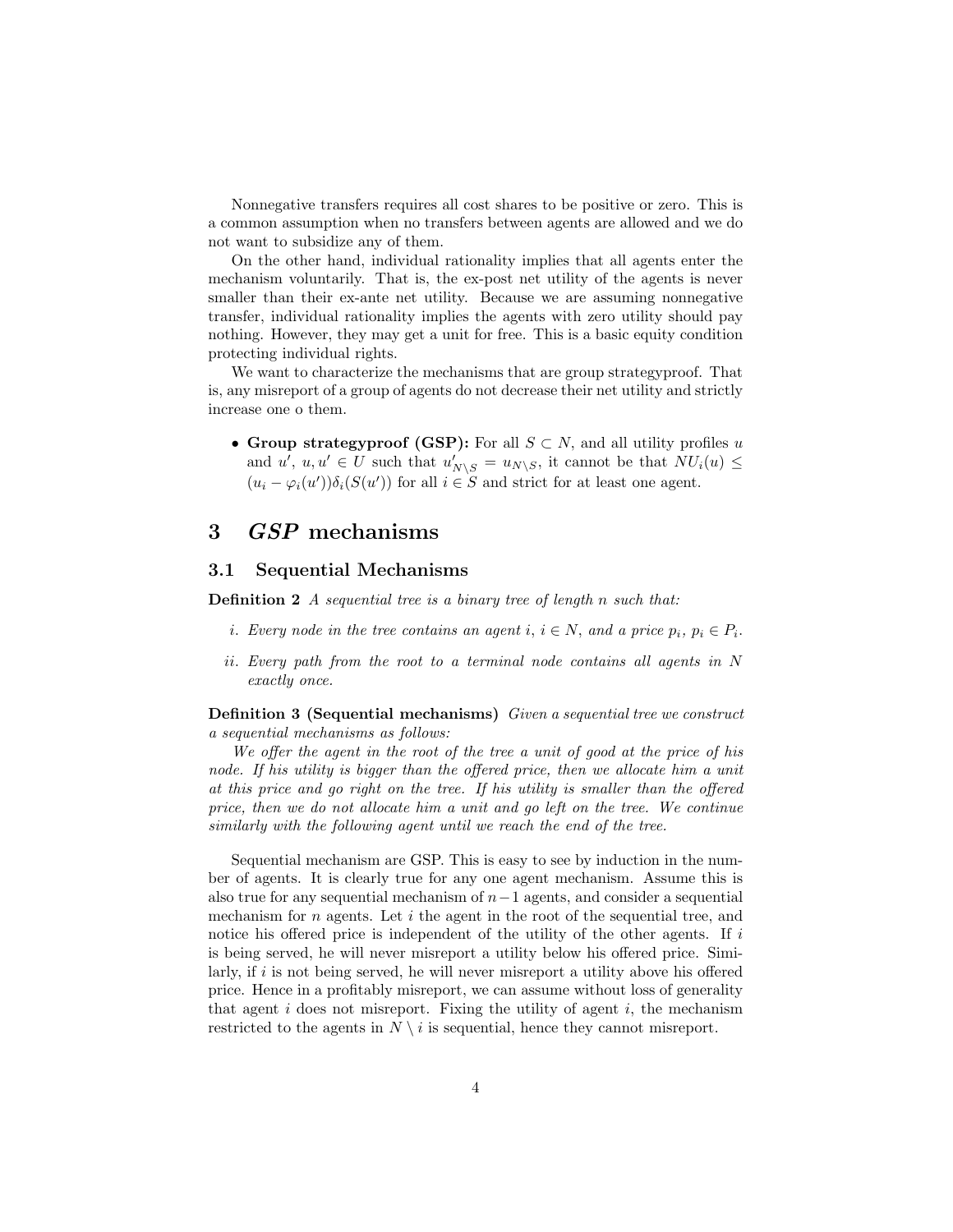A nice feature of sequential mechanisms in an economy without indifferences is that they are always GSP without imposing any restriction on prices. In particular, we do not have to impose the feasibility condition of Juarez[2007] in an economy with indifferences.

The most interesting feature of these mechanisms is the simplicity of implementation. For any cost function (independent of its shape!) we can find many mechanisms that cover this cost exactly. The prolific mechanism that implements it is the incremental marginal cost mechanism (Moulin[1999]), which offer units of good sequentially, following the order or the tree, at price equal to marginal cost. That is, for any arbitrary sequential tree without prices (prices are defined next), we start with agent  $i_1$  in root of the tree and offer him a unit of good at price  $C(i_1)$ . If  $i_1$  decides to buy, then we offer agents  $i_2$  on the right of tree a unit of good at price  $C(i_1, i_2) - C(i_1)$ . If  $i_1$  did not buy, then we continue with agent i<sub>3</sub> on left of tree and offer him a unit of good at price  $C(i_3)$ , etc.

In particular, for any cost function, the social planner has a lot of freedom to choose the mechanism from. As many as the number of different trees. For instance for  $n = 3$  he can choose between 12 mechanisms. For  $n = 4$  he can choose between 546 mechanisms.

Also, notice this analysis is independent of the shape of the cost function. In particular, if the cost function is supermodular, we get the incremental mechanisms defined by Moulin[1999]. If it is submodular, they capture many crossmotononic mechanisms. Finally, if the cost function is neither submodular or supermodular, we capture mechanisms that have not been discussed in the literature before.

#### 3.1.1 A characterization of sequential mechanisms

Suppose agents are risk neutral neutral, and the utility profile is random. That is, at the lottery of utilities,  $L = [\pi_1, \ldots, \pi_k; u^1, \ldots, u^k]$ , state k occurs with probability  $p_k$  and brings a utility profile  $u^k$  to the agents.

A deterministic mechanism  $\xi$  is defined as above. It allocates to the lottery L, the lottery:

$$
\xi(L) = [\pi_1, \ldots, \pi_k; \xi(u^1), \ldots, \xi(u^k)].
$$

The net utility of an agent at the outcome  $\xi(L)$  is simply the expected net utility.

A misreport of a group of agents is a misreport of this group of agents at every possible state. A mechanisms is random group strategyproof (RGSP) if any misreport that strictly increases the net utility of one agent in the group, also strictly decreases the net utility of another agent in the group.

Proposition 1 A mechanisms is sequential if and only if it is RGSP.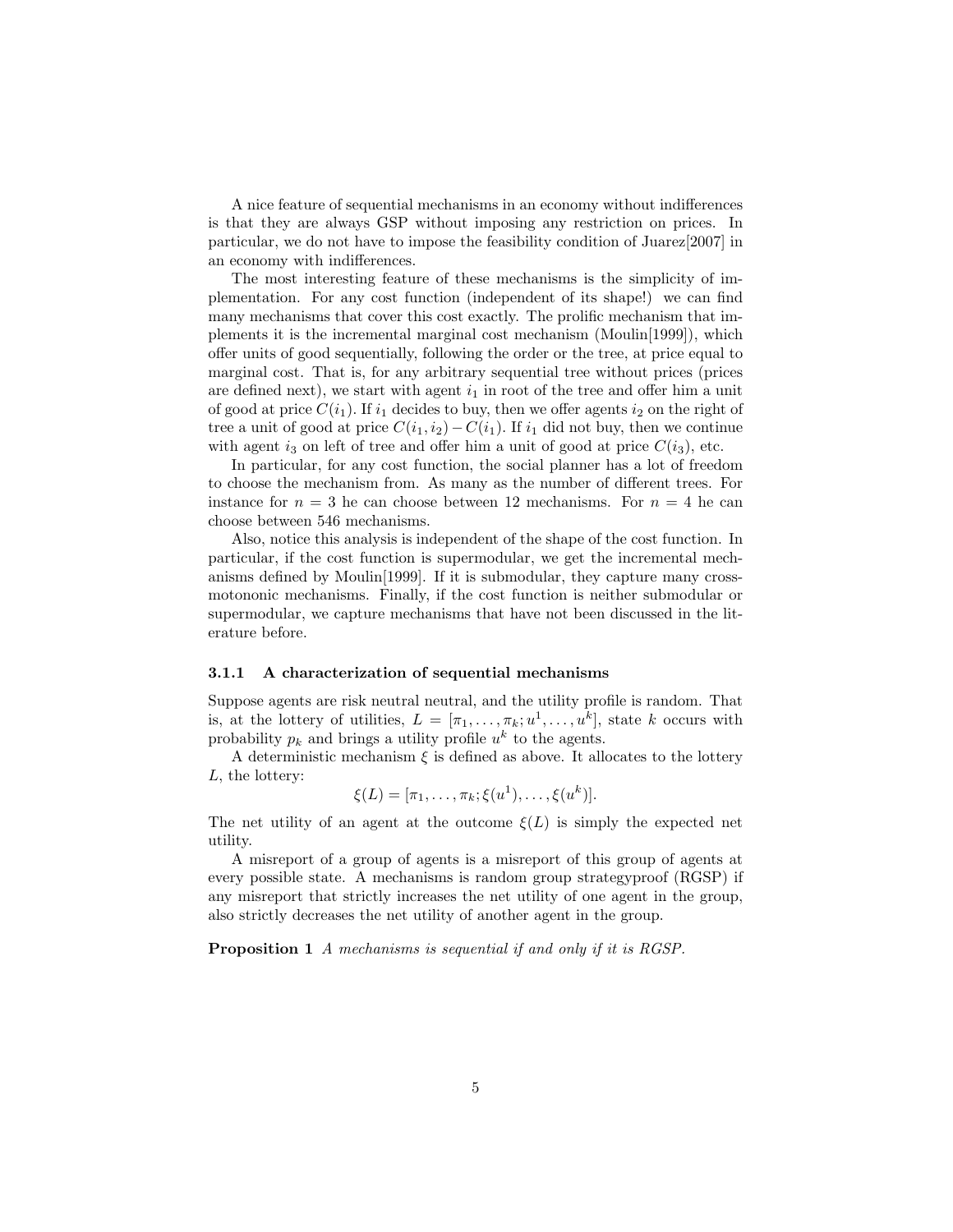## 3.2 Cross-monotonic mechanisms

Definition 4 A cross-monotonic set of cost shares (payments) assigns to every coalition  $S \subseteq N$  a vector  $x^S \in P$  such that  $x^S_{[N \setminus S]} = 0$  and moreover

If 
$$
S \subseteq T
$$
 then  $x_{[S]}^S \ge x_{[S]}^T$ .

We interpret  $x^S$  as the payment when the agents in  $S$ , and only them, are served. Therefore, by  $NNT$  and  $VP$  it should be zero for the agents outside S.

The key feature is that payments should not increase as coalition increases. This implies that for every utility profile u the set of feasible coalitions,  $F(u)$  =  $\{S \in 2^N \mid x^S \leq u\}$ , has a maximum element with respect to the inclusion  $\subseteq$ . To see this, notice if  $S, T \in F(u)$  then by cross-monotonicity  $S \cup T \in F(u)$ .

**Definition 5** Given a cross-monotonic set of cost shares  $\chi^N$ , we define a crossmonotonic mechanism  $(S, \varphi)$  as follows. For every utility profile u,  $S(u)$  is the maximum feasible coalition at u and  $\varphi(u) = x^{S(u)}$ .

Juarez[2007] characterizes cross-monotonic mechanisms by GSP and a maximalist tie-breaking rule, namely that agents who are indifferent between getting or not getting a unit of good, will always be served. In the case of economies without tie-breaking rules, there are no indifferences, thus this characterization does not apply.

**Proposition 2** A mechanism  $(S, \varphi)$  is cross-monotonic if and only if it is GSP and population monotonic, that is if  $u \leq \tilde{u}$  then  $S(u) \subseteq S(\tilde{u})$ .

#### 3.3 Fixed cost mechanisms

**Definition 6** Given  $(x_1, \ldots, x_n) \in P$ , the corresponding fixed cost mechanism offers to agent i a unit of good at price  $x_i$ . That is, for the utility profile u, agent i is guaranteed a unit at price  $x_i$  if  $u_i > x_i$ . Agent i does not get a unit if  $u_i < x_i$ .

Juarez[2007] characterizes fixed cost mechanisms as the intersection of sequential mechanisms and cross-monotonic mechanisms. That is, the mechanisms where ties can be broken arbitrarily without affecting GSP.

Define a mechanism  $\xi$  as above, however assume agents can transfer money between them.

Proposition 3 A mechanism is GSP in the economy with transfers of money if and only if it is fixed cost.

Corollary 1 A mechanism is GSP in the economy with transfers of money and goods if and only if it is a fixed cost mechanism with the same price offered to all agents.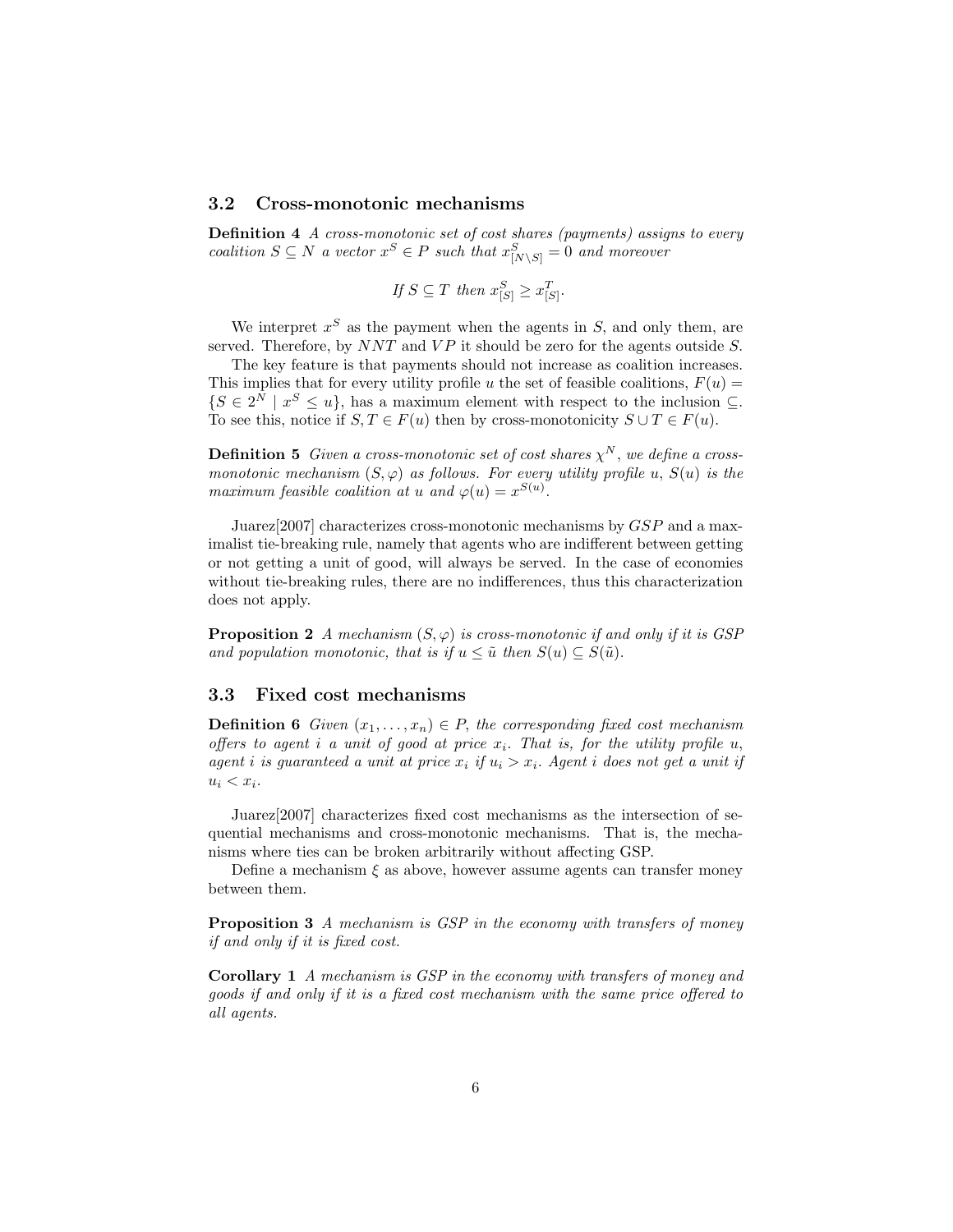#### 3.4 Priority composition

Consider a GSP mechanism  $(S, \varphi)$  defined for the agents in  $M, M \subseteq N$ .

For every  $T \in 2^M$ , consider an arbitrary GSP mechanism,  $(S^T, \varphi^T)$ , defined for the agents in  $N \setminus M$ . Thus we have  $2^M$  mechanisms.

Given these mechanisms, we construct a mechanism for the agents in  $N$  by giving priority to the agents in M. Agents in M first share according to  $(S, \varphi)$ . Depending on their outcome, the agents in  $N \setminus M$  share with the mechanism corresponding to that outcome.

Thus the mechanism  $(\tilde{S}, \tilde{\varphi})$  defined for agent in N is defined as follows:

$$
\tilde{S}(u)=T\cup S^T(u_{[N\backslash M]})
$$
 and  $\tilde{\varphi}(u)=[\varphi(u_{[M]}),\varphi^T(u_{[N\backslash M]})]$  where  $T=S(u_{[M]})$ 

It is easy to check that the priority composition of these mechanisms is GSP.

A particular case of this composition is given in the sequential mechanisms. They are characterized by being priority composition of sequential mechanisms for smaller number of agents.

On the other hand, we can also compose sequential and cross-monotonic mechanisms. They will give a nice class of mechanisms whose associated cost function is neither submodular nor supermodular. Clearly, priority compositions of sequential and cross-monotonic mechanisms approximate any cost function.

### 3.5 Acyclic mechanisms, Roughgarden et.al.[22]

For every S, let  $\tau(S)$  a linear ordering<sup>6</sup> of the agents in S. Thus agent  $i \in S$ has order  $\tau(i, S)$ . Let  $D(i, S)$  the agents strictly dominated by i under  $\tau(S)$ . Let  $I(i, S)$  the agents on the same position to i (indifferent agents) under  $\tau(S)$ . We denote by  $\tau$  the collection of these linear orderings.

Definition 7 We say the collection of cost shares

$$
X = \{x^S \in P \mid S \subseteq N, x^S_{[N \setminus S]} = 0\}
$$

is feasible for the ordering  $\tau$  if the next two condition hold;

- $x_i^S = x_i^{S \setminus T}$  for all  $T \subseteq D(i, S)$  and  $S \subseteq N$ .
- $x_i^S \le x_i^{S \setminus T}$  for all  $T \subseteq D(i, S) \cup I(i, S)$  and  $S \subseteq N$ .

**Definition 8** Given an ordering  $\tau$  and a feasible collection of payments X for τ, implement an acyclic mechanism as follows:

Start with agents in N. Following the order of  $\tau(N)$ , offer them units of good at prices given by  $x^N$  until someone accept refuses the offer or everyone accepted (if two agents are in same position, they get simultaneous offers). If all the agents in  $N$  accepted the offer, then everyone gets service at prices given

<sup>6</sup>That is, a complete and transitive relation.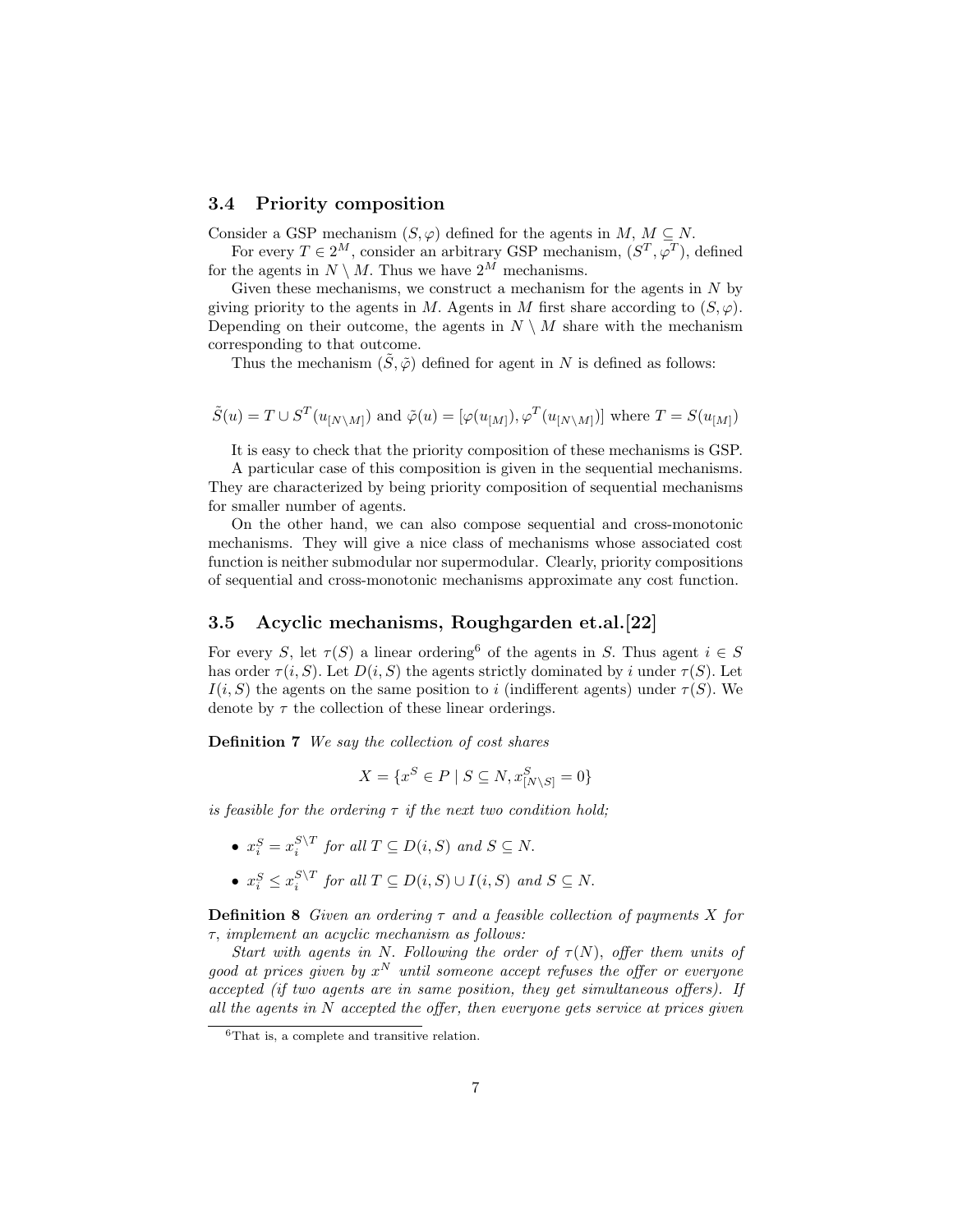by  $x^N$ . On the other hand, if some agents in N refused the offer, let L the set of agents who refused the offer. Remove these agents from the game, and start again with coalition  $N \setminus L$ .

Roughgarden et.al.[22] proves acyclic mechanisms are weakly GSP in an economy with indifferences. In our context without indifferences, this clearly implies acyclic mechanisms are GSP.

Notice this class of mechanisms contains all cross-monotonic mechanisms. They are described by an ordering  $\tau(S)$  and a feasible collection of payments that ranks all the agents in the same position.

On the other hand, it also captures all sequential mechanisms. For a sequential tree, consider the branch from the root the a terminal node whose rightist agents are exactly S. Let  $\tau(S)$  the order or the agents in S generated by this branch. The cost shares of S are given by the tree.

Unfortunately, there are many interesting mechanisms that are not acyclic. For instance sequential-dictator mechanisms or a cycle mechanism (see below).

#### 3.6 Sequential-dictator mechanisms

Definition 9 Given a sequential tree without payments, and a collection of cost shares  $X = \{x^S \in P \mid S \subseteq N, x_{[N \setminus S]}^S = 0\}$ , we implement the sequential dictator mechanism by offering to the agents, following the order of the tree, their best available cost share.

That is, for the utility profile u, consider the set of feasible cost shares  $F(u) =$  ${x^S \in X \mid u \geq x^S}$ . Let agent  $i_1$  in root of the tree pick his best available set of cost shares (the set with his smallest payment). If  $i_1$  picked something, continue similarly with the following agent on right of the tree and set of cost shares  $F^1(u)$ ,  $F^1(u) \subset F(u)$ , the set of cost shares for which agent  $i_1$  is indifferent. On the other hand, of agent  $i_1$  did not pick anything, that is he is not included in every coalition of  $F(u)$ , then continue similarly with following agent on his left and cost shares  $F(u)$ .

**Definition 10** We say the set of cost shares X is feasible for  $\succ$  if the next condition hold:

If  $T \succ S$  such that  $S \cap T \neq \emptyset$  and  $x_L^T > x_L^S$  for  $L \subset S \cap T$ , then one of the following conditions holds:

- a. There is  $M \in 2^N$  such that  $M \succ T$  and  $M \succ S$  and  $x^M \leq max(x^T, x^S)$ .
- b. There is  $Q \in 2^N$  such that  $Q \succ S$  and  $x_S^Q \leq x_S^S$ ,  $x_{T \setminus S}^Q \leq x_{T \setminus S}^T$  and  $x^Q_{\ell}$  $\frac{Q}{(S\cup T)^c}=0.$

A sequential dictator mechanisms is feasible if the set of cost shares X is feasible for the order  $\succ$  generated by the sequential tree.

Feasible sequential dictator mechanisms capture all sequential and crossmonotonic mechanisms discussed above.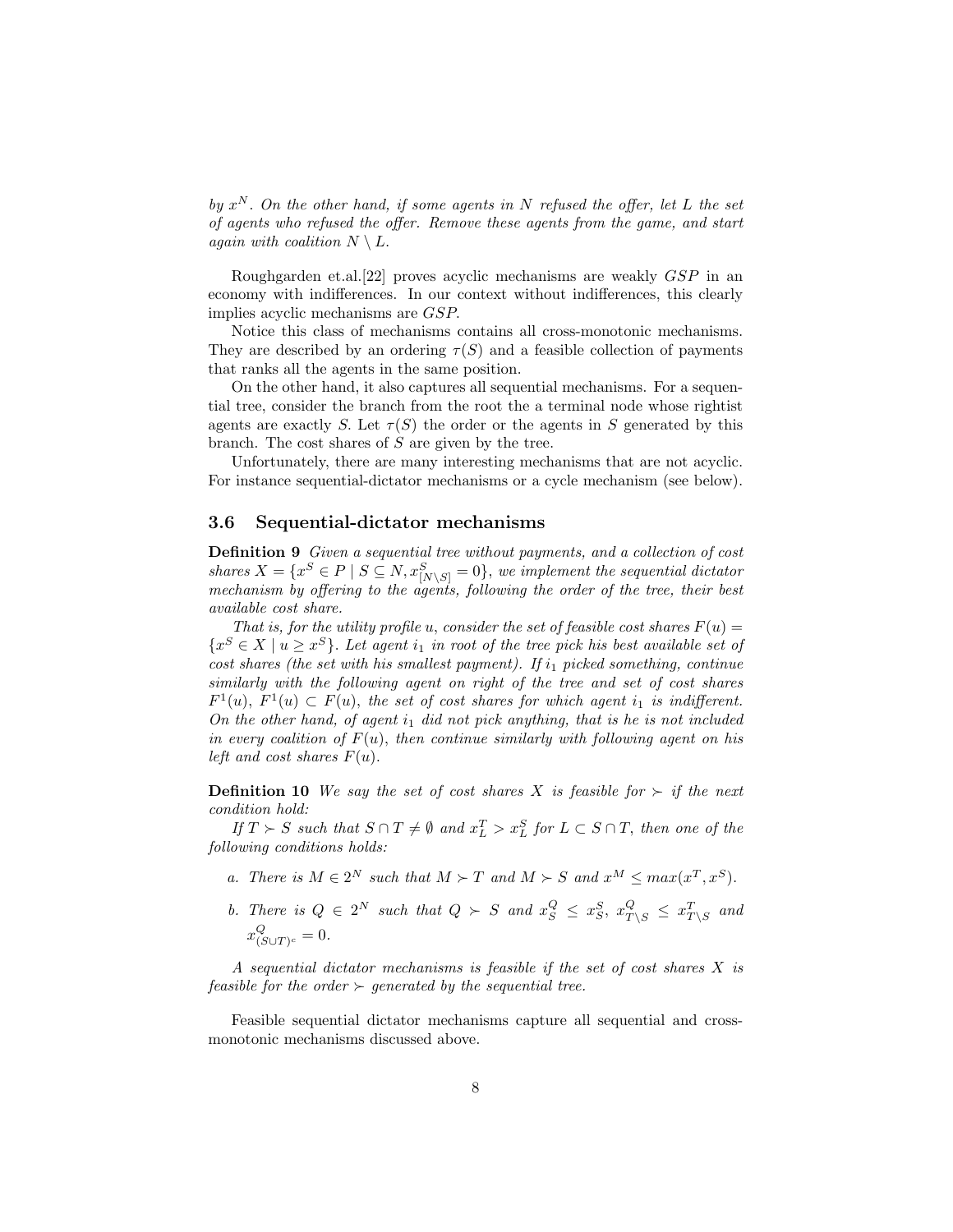To check cross-monotonic mechanisms are sequential dictator, consider a set of cross-monotonic cost shares and any arbitrary order of the agents. Clearly property above is satisfied because if  $T \succ S$  and  $x_L^T > x_L^S$ , then  $M = T \cup S$ meets condition (a).

On the other hand, we now check sequential mechanism are dictator mechanisms. Consider the order of the coalitions given by tree. Assume  $T \succ S$  such that  $S \cap T \neq \emptyset$  and  $x_L^T > x_L^S$  for some  $L \subset S \cap T$ . Because  $T \succ S$ , coalition S is on the left of  $T$ . Then, consider the node where the paths if  $S$  and  $T$  intersect. At this node,  $i_t$ , we have that  $i_t \in T \setminus S$ . Consider the coalition generated by the rightist agents before  $i_t$ , call it D. Thus  $D \subset S \cap T$ . Let  $Q = D \cup i_t$ . Then  $Q \subset T$  and  $T \succ Q$  but  $Q \succ S$  (because  $i_t$  is ahead of S).  $x_D^Q = x_S^Q$  because the paths of Q and S coincide until  $i_t$ .  $x_{i_t}^Q = x_{i_t}^T$ . Hence condition *iii* is satisfied.

Example 1 (A sequential-dictator mechanism which is not acyclic) Consider three agents and the set of cost shares:

 $(2, 2, 2), (3, 2, 0), (2, 0, 3), (0, 1, 3), (1, 0, 0), (0, 2, 0), (0, 0, 3)$ 

Notice we can implement this sequential-dictator mechanism with the tree such that 3 is in the root. If 3 is rightist then the priority is  $3 \succ 1 \succ 2$ . If 3 is leftist, then the priority is  $2 \succ 1$ .

On the other hand, this mechanism is not acyclic. We check it by contradiction. Notice agents 1 and 2 cannot be in the first position of  $\tau({1, 2, 3})$  because they have smallest payments at coalitions  $\{1\}$  and  $\{2,3\}$  respectively (this is precluded by conditions on  $\tau$ ). Hence 3 is on the first position alone. This is also a contradiction because then the payment of agent 3 is fixed at any coalition that contains him.

#### 3.7 A cycle mechanism

Consider the following set of cost shares for  $n \geq 3$ :

 $x^N = (2, 2, \ldots, 2), x^{N \setminus 1} = (0, 1, 2, 2, \ldots, 2), x^{N \setminus 2} = (2, 0, 1, 2, \ldots, 2), x^{N \setminus 3} =$  $(2, 2, 0, 1, 2, \ldots, 2), \ldots, x^{N \setminus n} = (1, 2, 2, \ldots, 2, 0).$   $x_D^D = \infty \cdot 1_D$  for all D such that  $|D| < n-1$ .

To implement this mechanism, for the utility profile  $u$ , consider the set of feasible cost shares  $F(u)$ . If u is such that  $u_i > 2$  for all  $i \in N$  then  $S(u) = N$ . If u is such that  $u_i > 2$  for all  $i \in N \setminus k$  and  $u_k < 2$ , then  $S(u) = N \setminus k$ .

If u is such that  $u_i > 2$  for all  $i \in N \setminus \{k, l\}$  and  $u_{[k,l]} < (2, 2)$ , then if k and l are not consecutive, then  $S(u) = \emptyset$ . If  $k = l + 1$  then  $S(u) = x^{N \setminus k}$ .

That is, if  $N$  is served, then everyone will pay 2. On the other hand, if 1 is not being served, then 2 benefits (he only pays 1). Similarly, 3 benefits if 2 is not served,  $\dots$ , 1 benefits if *n* is not served.

We check below that this mechanism is GSP.

This mechanism is not acyclic or sequential dictator. To see this, it is not sequential dictator because at the utility profile  $u >> x^N$ , the mechanisms is allocating N. But agents  $i + 1$  is better off with the profile  $x^{N\setminus i}$ .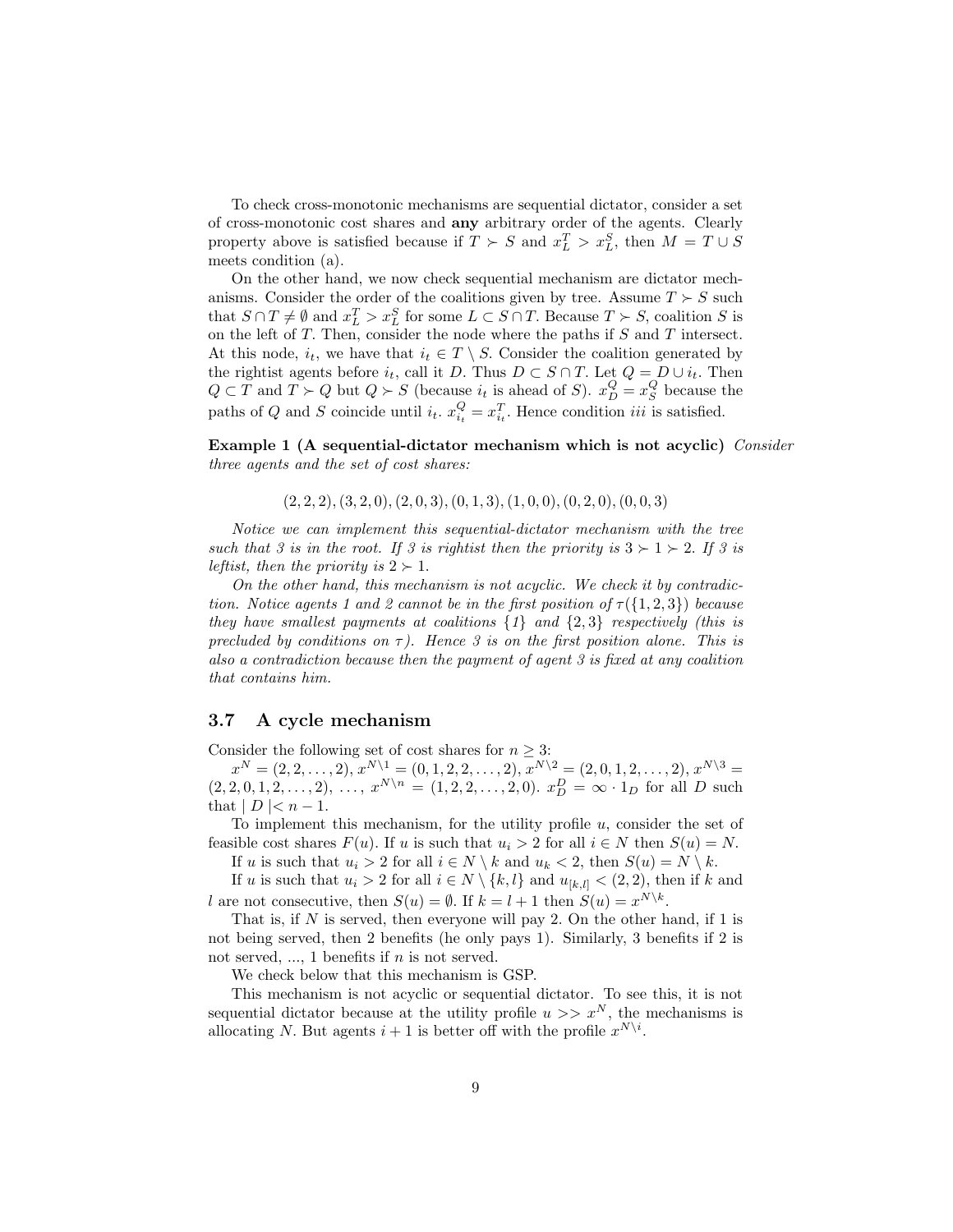Finally, we can create more cycle mechanism (in general more GSP mechanisms) by rescaling every agent's utility space. That is, given an arbitrary mechanism  $(S, \varphi)$  and increasing functions  $f_i : [0, \infty] \to [0, \infty]$  such that  $f_i(0) = 0$ , for  $i = 1, \ldots, n$ . Define the mechanism  $(\tilde{S}, \tilde{\varphi})$  as:  $\tilde{S}(f(u)) = S(u)$  and  $\tilde{\varphi}(f(u)) =$  $f(\varphi(u))$  for all u. Where  $f(u) = (f_1(u_1), \ldots, f_n(u_n))$ . It is easy to prove that if  $(S, \varphi)$  is GSP then  $(\tilde{S}, \tilde{\varphi})$  is GSP.

# 4 Characterizations of GSP mechanisms

When the number of agents is small, the class of mechanisms is easy to describe.

- **Proposition 4** Any GSP mechanism for two agents is either cross-monotonic or sequential.
	- Any GSP mechanism for three agents is either an acyclic mechanism, sequential-dictator or cycle mechanism.

When there are more then three agents, the mechanisms are more complicated. First notice that such mechanism should be such that whenever a coalition of agents is served, its payments are independent of the utility profile.

**Lemma 1** Suppose a mechanism  $(S, \varphi)$  is GSP. Then for any profiles  $u, \tilde{u}$ such that  $S(u) = S(\tilde{u}), \varphi(u) = \varphi(\tilde{u}).$ 

Therefore, given the mechanism  $(S, \varphi)$ , we can talk of its set of payments  ${x<sup>T</sup> | T \subset N, x<sup>T</sup> \in \mathbb{Q}^N}$ . Where  $x<sup>T</sup>$  is the payment when coalition T is served. In the rest of this section, we provide three alternative conditions under which the set of payments generate a GSP mechanisms.

#### 4.1 Generalized cross-monotonic mechanisms

Definition 11 We say the set of cost shares

$$
\{x^S \in P \mid S \subset N, x_i^S = 0 \text{ for } i \notin S\}
$$

is feasible if there is a strict relation<sup>7</sup>  $\succ$  in 2<sup>N</sup> that satisfies the next three properties:

- i. If  $T \supset S$  then  $T \succ S$ .
- *ii.* For any  $\Lambda \subseteq 2^N$  there exist  $M \in 2^N$  such that  $x^M \le \max_{T \in \Lambda} x^T$  and  $M \succeq T$  for all  $T \in \Lambda$ .
- *iii.* If  $T > S$  such that  $S \cap T \neq \emptyset$  and  $x_L^T > x_L^S$  for  $L \subset S \cap T$ ,  $L \neq \emptyset$ , then one of the following conditions holds:

<sup>7</sup>As seen below, this relation may not be complete or transitive.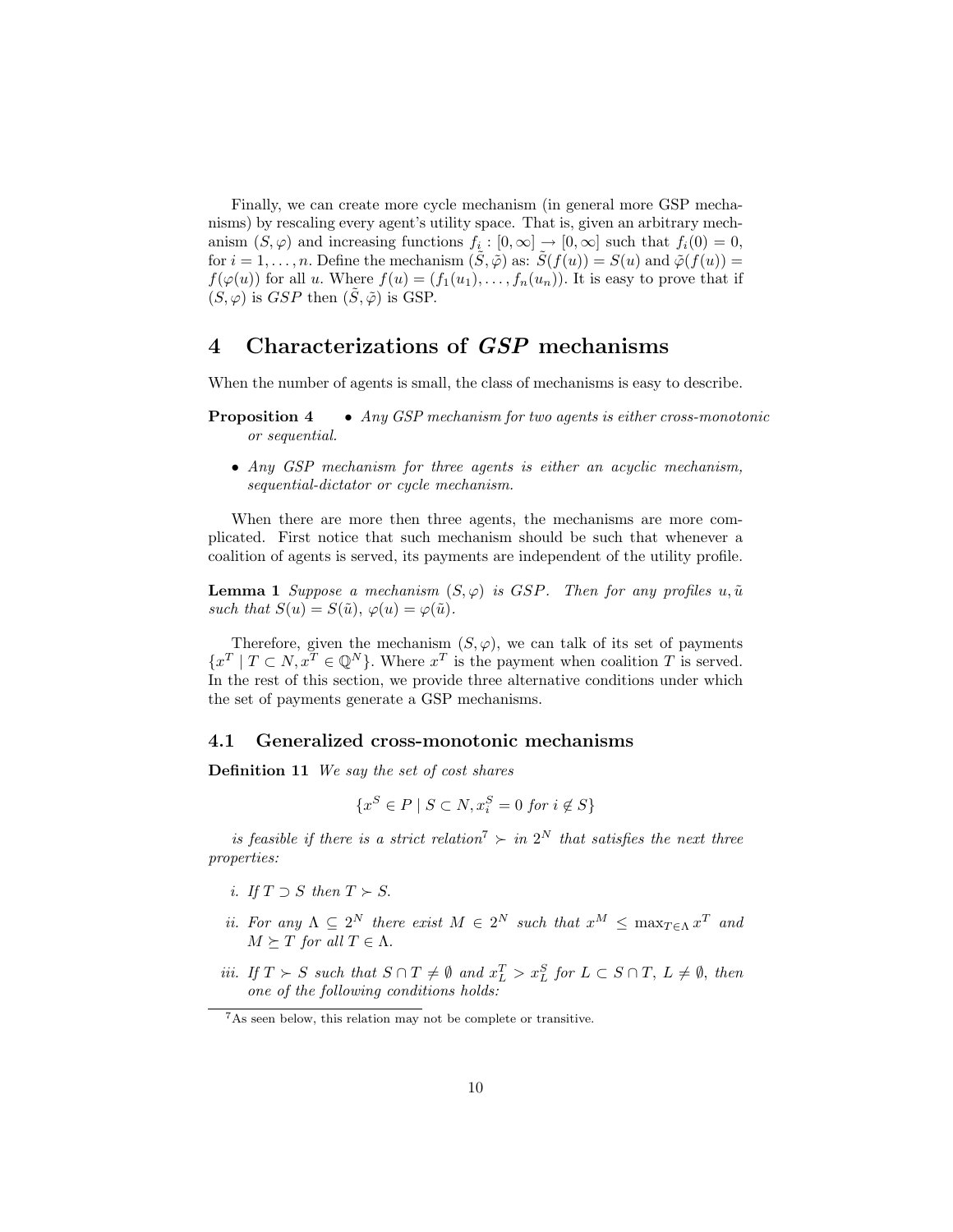- a. There is  $M \in 2^N$  such that  $M \succ T$  and  $M \succ S$  and  $x^M \leq max(x^T, x^S)$ (in particular notice  $M \subset T \cup S$  when payments are strictly positive).
- b. There is  $Q \in 2^N$  such that  $Q \succ S$  and  $x_S^Q \le x_S^S$ ,  $x_{T \setminus S}^Q \le x_{T \setminus S}^T$  and  $x^Q_{\alpha}$  $\frac{Q}{(S\cup T)^c}=0.$

Definition 12 Given a feasible set of cost shares we define a generalized crossmonotonic mechanism as follow. For the vector u of utility profiles, consider the set of feasible coalitions, that is  $F(u) = \{S \mid u >> x^S\}$ . By condition ii, this set contains a maximal coalition  $S^*$  and this maximal coalition is feasible at u. Let the mechanism be such  $S^*$  is served at u with payments  $x^{S^*}$ .

Condition  $i$  is the standard condition of monotonicity. If two coalitions are feasible and one is bigger than the other, then the bigger coalition should be served.

Condition *ii* says that any feasible set of payments has a maximal element. This condition is required for the mechanism to be well defined.

Condition *iii* guarantees GSP. If part  $a$  is satisfied then whenever coalitions S and T are feasible they will never be chosen. The mechanism will instead choose  $M$ . On the other hand, part  $b$  guarantees that whenever a mechanism allocates  $S$  to the profile  $u$ , then any other profile that increases the utilities of agents in  $S$  should continue serving  $S$ . If after increasing utilities of agents in  $S$ we end up with outcome  $T$ , then  $S$  was not the maximal feasible coalition at  $u$ , it was Q.

The cross-monotonic mechanism is a benchmark case. The relation  $\succ$  is easy to define,  $T \succeq S$  if  $T \supset S$ . If the collection of payments are cross-monotonic, then condition *iii* will always hold because there are not  $T$  and  $S$  such that  $T \succ S$  and  $x_L^T > x_L^S$ . Notice that the order  $\succ$  is not complete.

As shown above, sequential-dictator mechanisms also belongs to this class of mechanisms. In this case the order  $\succ$  over  $2^N$  is complete and transitive. Notice that for a single mechanism there may me more than one representation. For instance, cross-monotonic mechanism have a complete order  $\succ$  (from sequentialdictator) and an incomplete order  $\succ$  (from above).

Finally, consider the cycle mechanism discussed in section 3.7. There, the order  $\succ$  of  $2^N$  is not transitive.  $N \succ S$  for all  $S \in 2^N$ . For all  $D, E \in 2^N$ such that  $|E| = n - 1$  and  $|D| < n - 1$ ,  $E \succ D$ . If  $F, G \in 2^N$  such that  $| F |, | G | < n - 1$  and  $F \subset G$  then  $G \succ F$ . Finally,

$$
N \setminus 1 \succ N \setminus 2 \succ \cdots \succ N \setminus n \succ N \setminus 1
$$

We now check this mechanism is generalized cross-monotonic. Condition  $i$ is clearly satisfied. For condition ii, notice if  $\Lambda$  contains two coalition of at least  $n-1$  agents, then N is feasible maximal. If it contains one coalition of at least  $n-1$  agents, then this coalition is the feasible maximal. If it does not contain any coalition of at least  $n - 1$  agents then it is obvious.

Finally, to check condition *iii*, if S and T such that  $x_i^T > x_i^S$  and  $T \succ S$ , then S and T contain at least  $n-1$  agents. Thus,  $M = N$  is feasible maximal. Hence,  $M \succ T$  and  $M \succ S$ .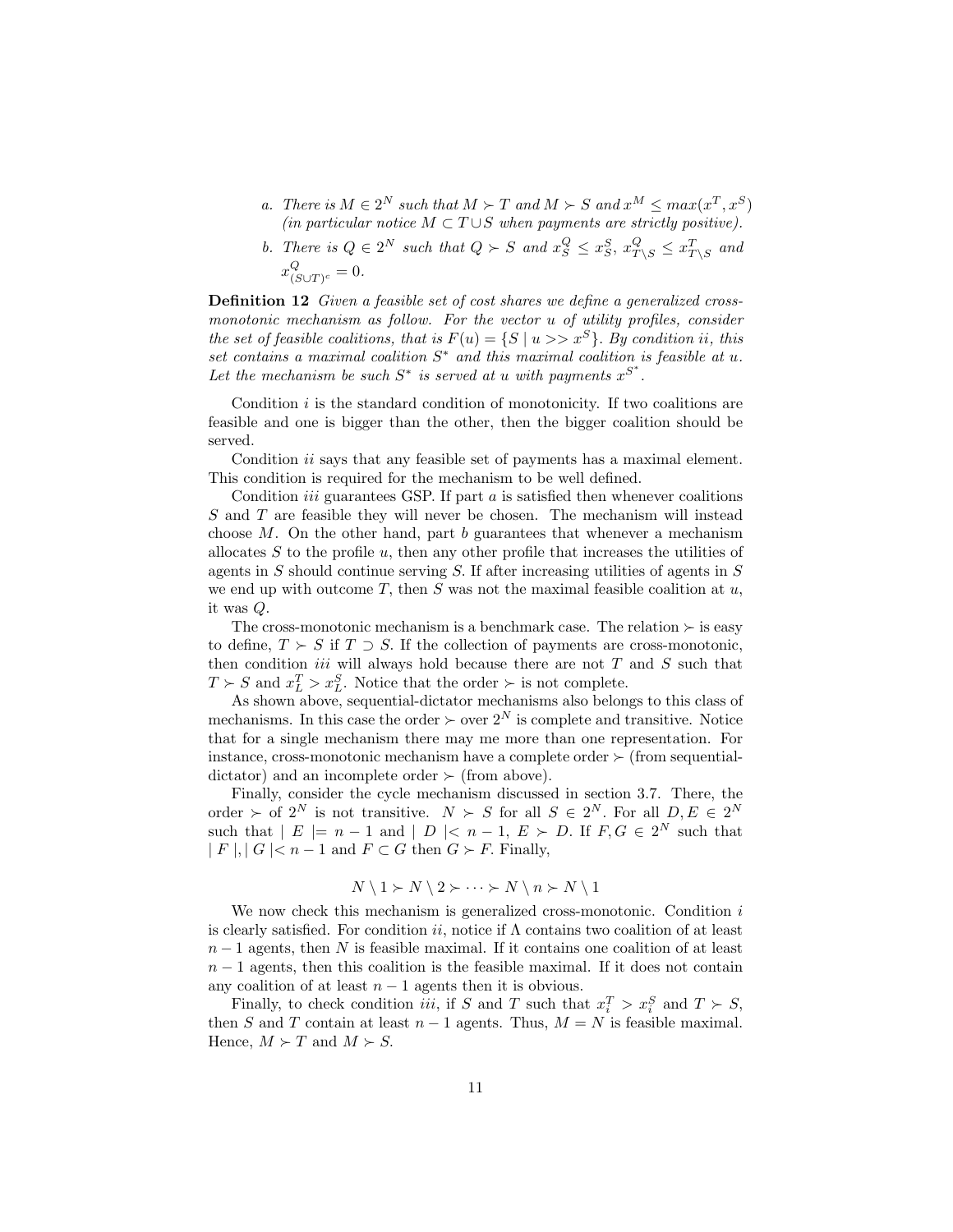**Proposition 5** A mechanism is GSP if and only if it is a generalized crossmonotonic mechanisms.

#### 4.2 Generalized sequential mechanisms

In this section we provide an inductive construction of the class of GSP mechanism.

**Definition 13** Given  $(N \setminus i_1; S^+, \varphi^+)$  and  $(N \setminus i_1; S^-, \varphi^-)$  arbitrary GSP mechanisms for  $N \setminus i_1$  agents in the economy  $(U_{-i_1}, P_{-i_1})$ . We say the function  $a: 2^{N\setminus i_1} \to P_{i_1}$  is feasible for these mechanisms if:

For any u such that  $j \in S^-(u_{-i_1}) \cap S^+(u_{-i_1})$ :

- (1) if  $\varphi_j^-(u_{-i_1}) < \varphi_j^+(u_{-i_1})$ , and furthermore  $\varphi_j^-(u_{-i_1})$  and  $\varphi_j^+(u_{-i_1})$  are not consecutive, then  $a(S^+(u_{-j,i_1}, v_j))$  and  $a(S^+(u_{-i_1}))$  are consecutive for all  $v_i \in P_i$ .
- (2) if  $\varphi_j^{-}(u_{-i_1}) > \varphi_j^{+}(u_{-i_1}) > 0$  then

$$
a(S^+(u_{-j,i_1}, \epsilon)) \ge a(S^+(u_{-i_1})),
$$

for all  $\epsilon > 0$ .

**Definition 14** Given an agent i<sub>1</sub>, GSP mechanism for  $N \setminus i_1$  agents  $(N \setminus i_1)$  $(i_1; S^+, \varphi^+)$  and  $(N \setminus i_1; S^-, \varphi^-)$ , and a feasible function  $a: 2^{N \setminus i_1} \to \mathbb{P}_{i_1}$ , we define a generalized sequential mechanism  $(N, S, \varphi)$  as follows:

- If  $u_{i_1} > a(S^+(u_{-i_1}))$  then  $S(u) = i_1 \cup S^+(u_{-i_1})$  and  $\varphi(u) = (a(S^+(u_{-i_1})), \varphi^+(u_{-i_1}))$
- If  $u_{i_1} < a(S^+(u_{-i_1}))$  then  $S(u) = S^-(u_{-i_1})$  and  $\varphi(u) = (0, \varphi^-(u_{-i_1}))$

That is, we fix an agent, say  $i_1$ , and consider two different GSP mechanism for  $N \setminus i_1$  agents. The first mechanism  $(S^+, \varphi^+)$ , which we call the upper restriction, will represent the mechanism assuming agent  $i_1$  is assigned a unit of good. The second mechanism  $(S^-,\varphi^-)$ , which we call the lower restriction, represents the mechanism assuming agent  $i_1$  is not served.

To construct a mechanism for  $N$  agents, we have to associate a payment for agent  $i_1$  on every vector of payments in the upper restriction (this is represented by the function  $a$ ). Notice if the function  $a$  is constant, then it is feasible for the upper and lower restriction.

Given these mechanism and a feasible function  $a$ , we implement the mechanism as follows. Agents report the utility profile. With this profile we compute, independent of agent  $i_1$ , the allocation in the upper and lower restriction. We offer agent  $i_1$  his payment associated with the outcome of the upper restriction. If he accepts the offer, then the allocation is given by the upper restriction along with  $i_1$  and his payment. If  $i_1$  does not accept it, then he is not served and the outcome is given by the lower restriction.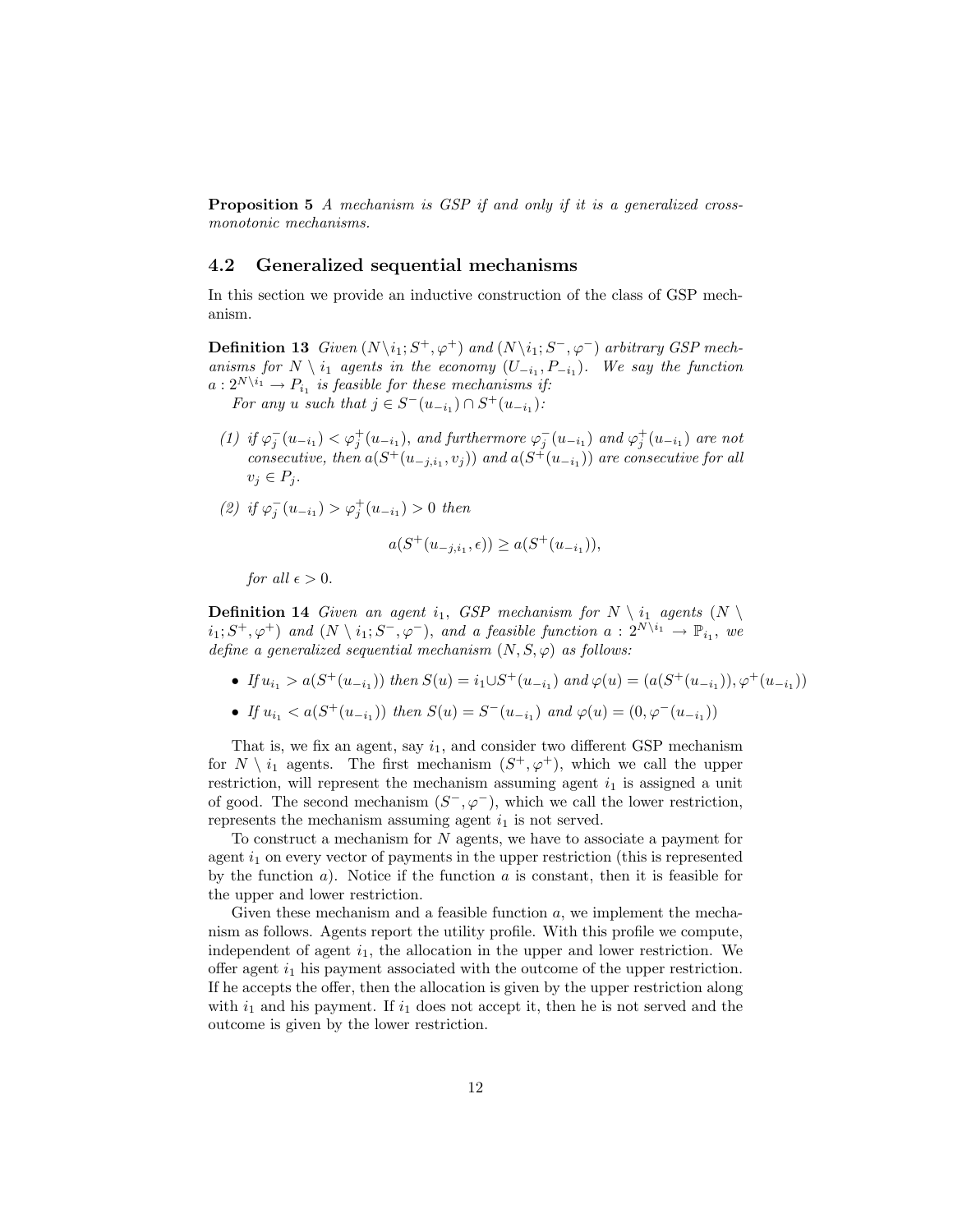Condition 1 on  $a$  says that whenever agent  $j$  is better off with the lower restriction, then the payment of agent  $i_1$  is independent of the utility of agent  $j$  (assuming the utility of everyone else is constant). If condition 1 is not met, then the mechanism is not  $SP$ , agent j can misreport.

The second condition says that whenever  $j$  is better off with the upper restriction, then when everything else is constant but the utility of agent  $j$ , agent  $i_1$  is better off with j than without him in the upper restriction. If this condition is not met, then the mechanism is not  $GSP$ , agent j can help  $i_1$ .

Proposition 6 A mechanism is GSP if and only if it is a generalized sequential mechanism.

#### 4.3 Order-invariant mechanisms

Consider the set of payments  $A = \{x^T | T \subset N, x^T \in P, x_{[N\setminus T]}^T = 0\}$ . We will construct a mechanism that have this set of payments.

Consider a sequential tree without payment for the agents in N.

Definition 15 Given the set of payments and the sequential tree without payments, we construct inductively the mechanism as follows.

- If  $n = 1$  then the mechanism is obvious. Agent buy at price  $x^1$  if  $u_1 > x^1$ . He does not buy if  $u_1 < x^1$ .
- For  $n > 1$ , assume agent  $i_1$  is in the root of the tree. Consider the upper restriction of the payments  $A^+=\{x^T \in A \mid i_1 \in T\}$  and the lower restriction  $A^- = \{x^T \in A \mid i_1 \notin T\}.$

By induction, a mechanism is defined for agent in  $N \setminus i_1$  with payments  $A^+$  and the rightist sequential subtree (call it  $(\varphi^+, S^+)$ ). Similarly, a mechanism is defined for agents in  $N \setminus i_1$  with payments  $A^-$  and the leftist sequential subtree (call it  $(\varphi^-, S^-)$ ).

For the utility report u, offer agent  $i_1$  a unit of good at price  $x_{i_1}^{S^+(u_{-i_1})\cup i_1}$  $\frac{u_{i_1}}{u_1}$  . If he accept is, then the mechanism serves  $S^+(u_{-i_1})\cup i_1$  at prices  $x^{S^+(u_{-i_1})\cup i_1}$ . If he reject it, then the mechanism serves  $S^-(u_{-i_1})$  at prices  $x^{S^-(u_{-i_1})}$ .

In other words, this mechanism leaves *inactive* agent  $i_1$  and let other agents compute the payments when  $i_1$  is served and when he is not served. Then they offer to this agent a unit of good at the price decided by the other people. If he accepts they keep this allocation. If he rejects, they keep the allocation without  $i_1$ .

Definition 16 We say the mechanism is order-invariant if this mechanism is independent of the sequential tree.

Proposition 7 A mechanism is GSP if and only if it is an order-invariant mechanism.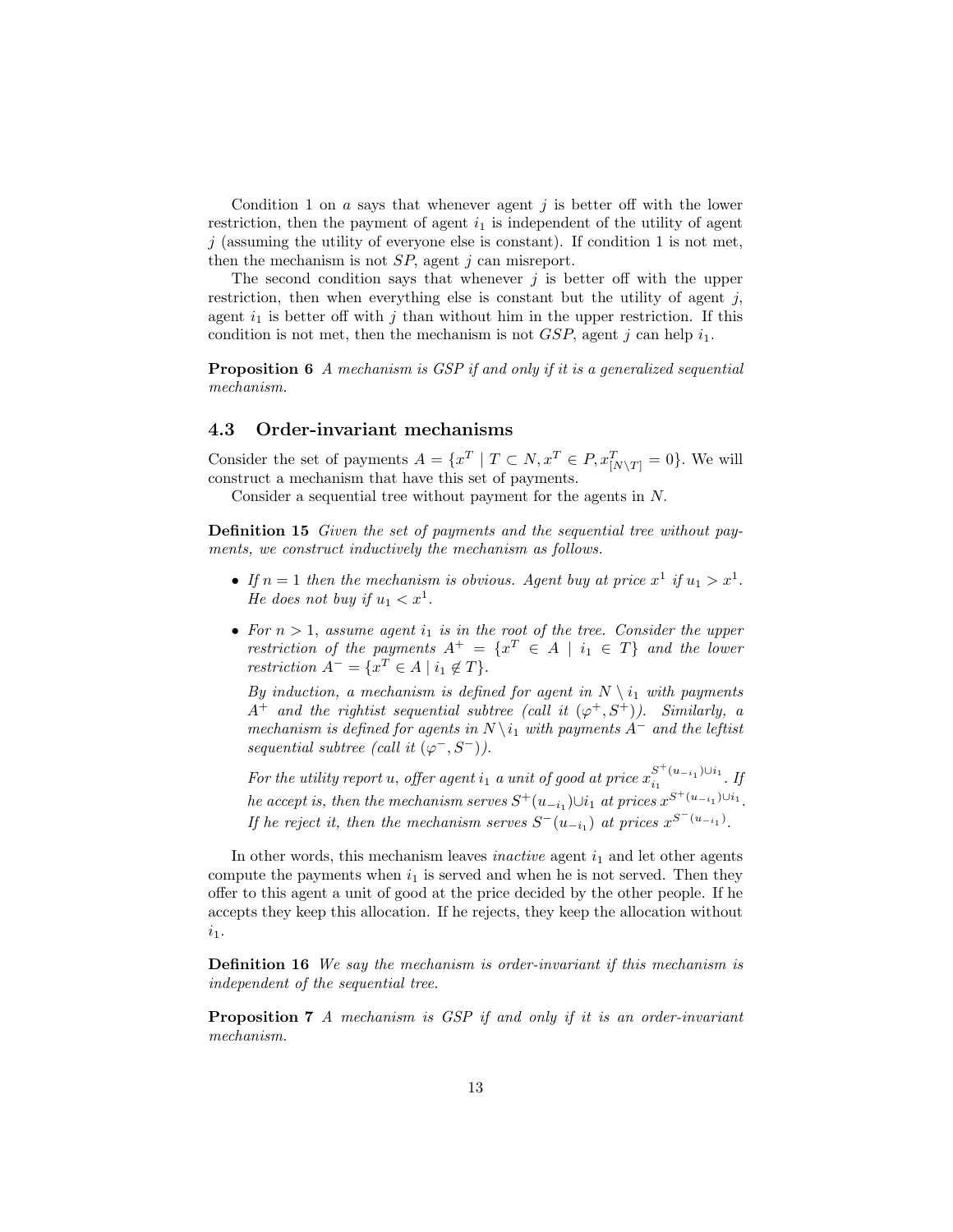Finally, we provide two benchmark two-agents examples that fail GSP. We check they also fail order-invariant.

Example 2 To illustrate this in the two agents case. Consider a set of feasible payments that does not generate a GSP. For instance  $(10, 10), (5, 0), (0, 15), (0, 0).$ Consider the profile  $u = (7, 12)$ . We start first with order 1,2. We assume agent 1 is in, and offer agent 2 a unit at price 10. Agent 2 buys, so we offer agent 1 at price 10. He does not buy, so we offer agent 2 at price 15. He does not buy, hence the allocation is  $(0, 0)$ . Now consider the order 2,1. We assume agent 2 is in, so we offer agent 1 at price 10. He does not buy, so we offer agent 2 at price 15. He does not buy, so we offer agent 1 at price 5. He buys and the allocation is  $(5, 0)$ .

Now consider another non GSP case  $(10, 10), (5, 0), (0, 5), (0, 0)$ . Let  $u =$  $(7, 7)$  and consider the order 1,2. We assume agent 1 is in, so we offer agent 2 at price 10. He does not buy, so we offer agent 1 at price 5, he buys and the final allocation is  $(5,0)$ . By symmetry, when we consider the order 2,1 the allocation is (0, 5).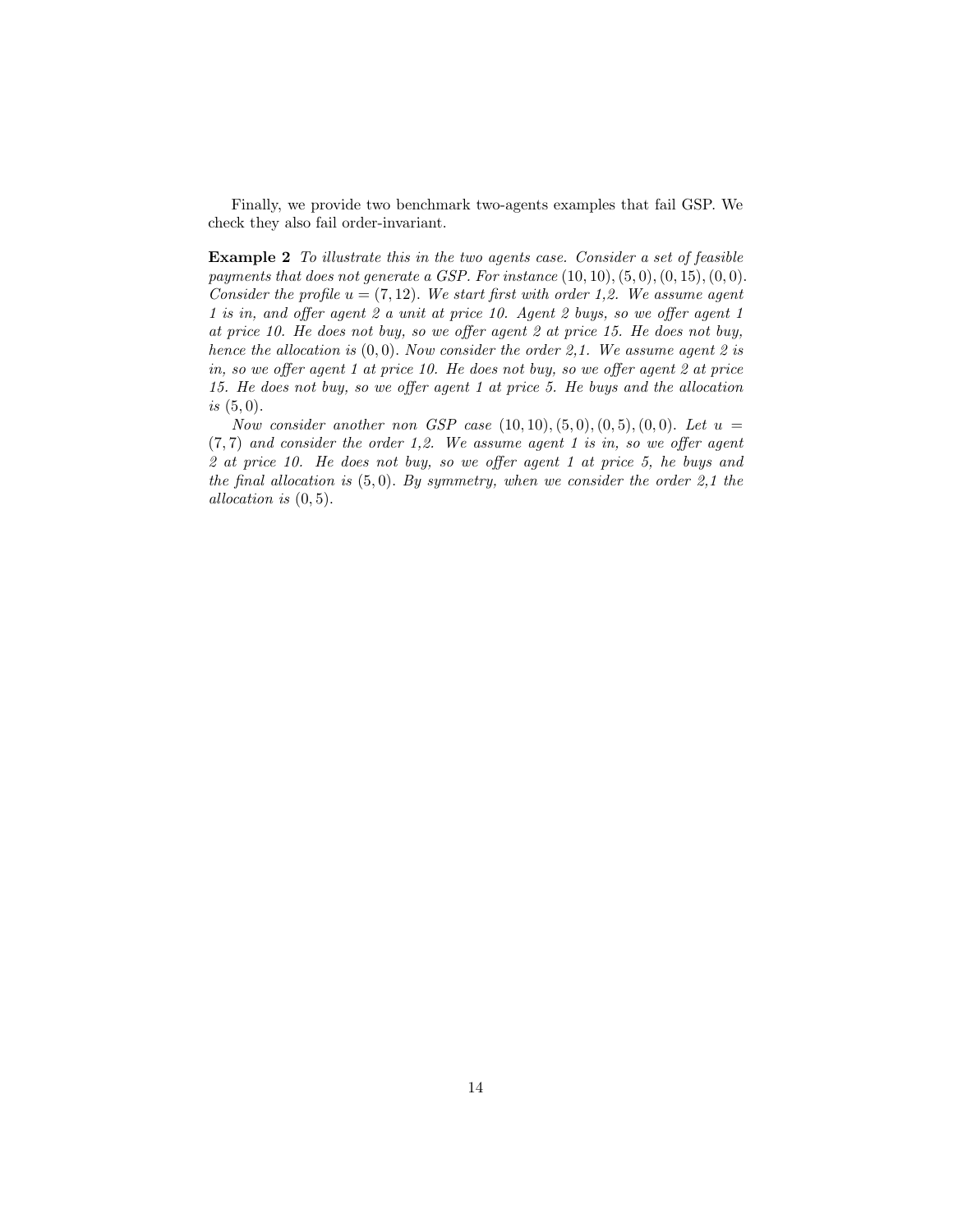## 5 Proofs

#### Proof of proposition 1.

Proof of proposition 2.

We ommit this proof as it is similar to the proof of Theorem 1 on chapter 2. Proof of proposition 3.

We prove it by induction on the size of agents. The base of induction is trivial if  $|N| = 1$ . Assume this is also valid for any mechanism defined for at most  $n-1$  agents. We prove it for a mechanism with  $|N|=n$  agents.

By induction hypothesis, of we restrict the mechanism to  $U^i = \{u | u_i\}$  then it is fixed cost. Let  $x_k^i$  the payment of agent k in the mechanism restricted to  $U^i.$ 

Clearly,  $x_k^i = x_k^j$  for  $i, j, k \in \mathbb{N}$  distinct. Indeed by restricting the mechanism to  $U^{i,j}$ , the mechanism is fixed cost and the payment of agent k must coincide with his payment at  $U^i$  and  $U^j$ . Let  $x^*_k = x^i_k$  for some  $i \neq k$ .

Assume there is u such that  $S(u) = N$ . Let  $x^N = \varphi(u)$ .

If  $x_i^* = x_i^N$  for all i, then we finished.

If  $x_i^* = x_i^N$  for all *i*, then we finished.<br>Assume  $x_i^* < x_i^N$  for some *i*. Consider the utility profile such that  $u >> x^N$ and  $x_j = x_j^N + \epsilon$ .

Then every agent is making a profit of  $\epsilon$ . Then agents  $\{i, j\}$  can profit by misreporting. Indeed agent j can help agent i by misreporting  $u_j = 0$ . Clearly, agent *i* benefits because he will get a profit  $x_i^N - x_i^* > \epsilon$ , and agent *i* can make a transfer of money to agent j equal to  $\epsilon$ .

Now, assume that  $x_k^* \ge x_k^N$  for all  $k$  and  $x_i^* > x_i^N$  for some *i*.

Consider  $\tilde{u}_{-i,j}$  such that  $\tilde{u} \gg x_{-i,j}^N$ ,  $\tilde{u}_i > x_i^*$ , and  $\tilde{x}_j^N - \epsilon < \tilde{u}_j < \tilde{x}_j^N$ . Then agents  $\{i, j\}$  can profit by misreporting. Indeed, j can help agent i by misreporting  $\bar{u}_i > x^N$ .  $S(\bar{u}_i, u_{-i}) = N$ , agent's i profit increase by more than  $\epsilon$ , thus he can transfer  $\epsilon$  to agent j.

#### Proof of propositions 4, 5 and 6.

The next properties are equivalent:

- i. The mechanism  $(S, \varphi)$  is GSP.
- ii. If  $S(u) = S$ , then for any  $\tilde{u}$  such that  $\tilde{u}_{N\setminus S} \le u_{N\setminus S}$  and  $\tilde{u}_S \ge \varphi_S(u)$ :  $(S(\tilde{u}), \varphi(\tilde{u})) = (S(u), \varphi(u)).$
- iii.  $(S, \varphi)$  is a order-invariant mechanism.
- iv.  $(S, \varphi)$  is a generalized sequential mechanisms.
- v. The mechanism is a generalized cross-monotonic mechanism.

#### Proof.

The theorem will be proved the next way:

 $(i) \Leftrightarrow (ii), (i) \Rightarrow (iii) \Rightarrow (ii), (i) \Rightarrow (iv) \Rightarrow (ii)$  and  $(i) \Rightarrow (v) \Rightarrow (ii)$ .  $(i) \Rightarrow (ii)$ .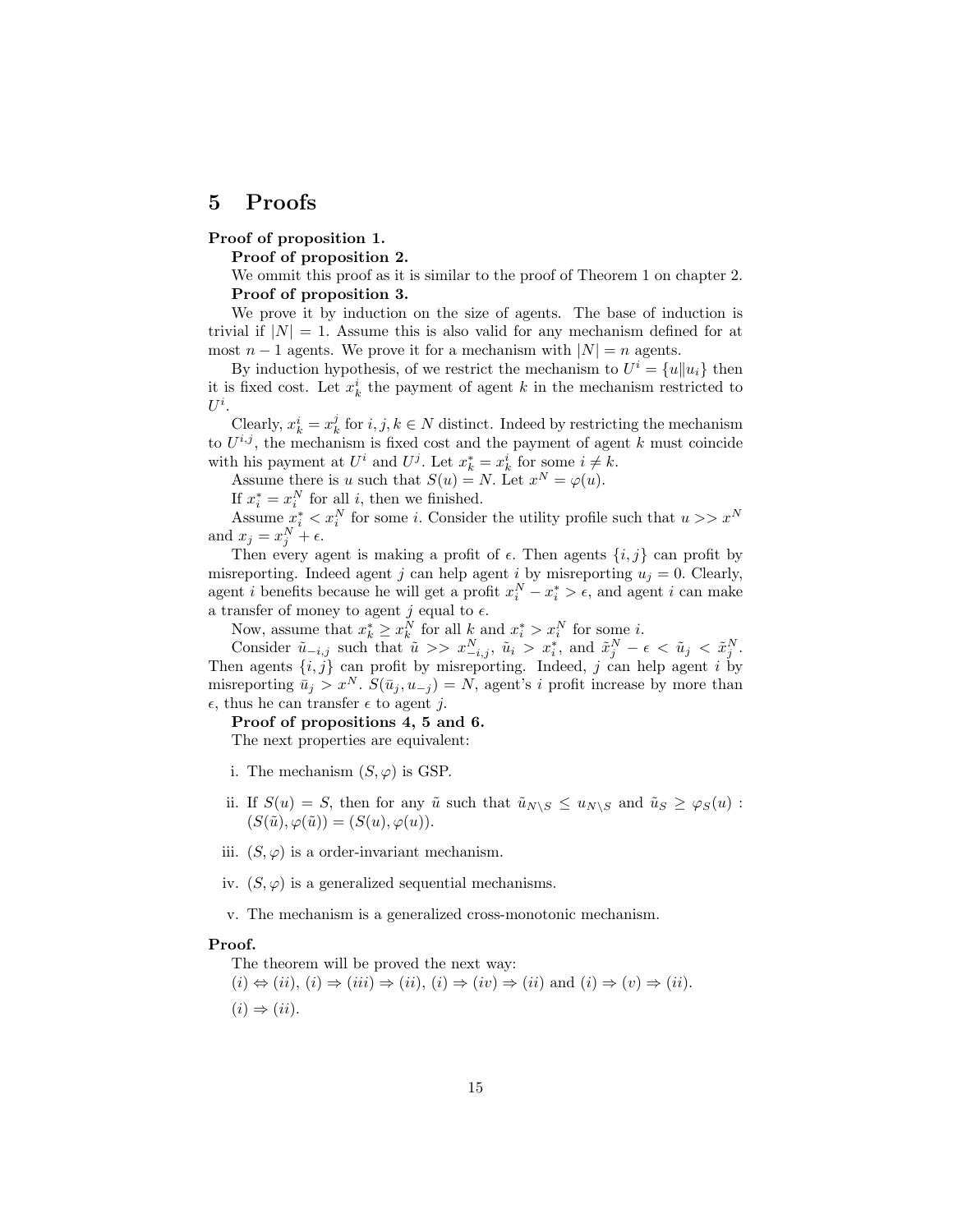Consider a utility profile u as in the statement. Assume  $i \notin S(u)$  and  $\tilde{u}_i \leq u_i$ . Then by GSP  $(S, \varphi)(\tilde{u}_i, u_{-i}) = (S, \varphi)(u)$ . By repeating this argument to every agent in  $N \setminus S : (S, \varphi)(\tilde{u}_{N \setminus S}, u_S) = (S, \varphi)(u).$ 

Assume  $i \in S(u)$  and  $\tilde{u}_i > \varphi_i(u)$ . Then by GSP

$$
(S,\varphi)(\tilde{u}_{N\setminus S},\tilde{u}_i,u_{S\setminus i})=(S,\varphi)(\tilde{u}_{N\setminus S},u_S)=(S,\varphi)(u).
$$

By repeating this argument to every agent, we conclude that  $(S, \varphi)(\tilde{u}) =$  $(S,\varphi)(u).$ 

 $(ii) \Rightarrow (i).$ 

Assume the solution is not GSP. Then there is a profile  $u$  and a coalition T that misreport with the profile  $\tilde{u}_T$ . Let  $i \in T$ . If  $i \in S(\tilde{u}_T, u_{-T})$  then by individual rationality  $\varphi_i(\tilde{u}_T, u_{-T}) < u_i$  and  $\varphi_i(\tilde{u}_T, u_{-T}) < \tilde{u}_i$  Hence by (ii)

$$
(S,\varphi)(\tilde{u}_T, u_{-T}) = (S,\varphi)(\tilde{u}_{T\setminus i}, u_i, u_{-T}).
$$

By replicating the argument one agent at a time, for  $Q = S(\tilde{u}_T, u_{-T}) \cap T$ 

$$
(S,\varphi)(\tilde{u}_T, u_{-T}) = (S,\varphi)(\tilde{u}_{T\setminus Q}, u_Q, u_{-T}).
$$

That is, we can assume without loss of generality that only the agents who are not getting a unit are misreporting. Since their current net utility is zero because they are not getting a unit, this means that those agents are helping other agents in Q without getting any benefit for themself. Also, notice those agents did not get a unit of good with  $S(u)$  otherwise their net utility will be positive.

Let  $\bar{u}_{T\setminus O} = min(u_{T\setminus O}, \tilde{u}_{T\setminus O})$ . By (ii),

$$
(S,\varphi)(\tilde{u}_{T\setminus Q},u_Q,u_{-T})=(S,\varphi)(\bar{u}_{T\setminus Q},u_Q,u_{-T})
$$

and

$$
(S,\varphi)(u_{T\setminus Q},u_Q,u_{-T})=(S,\varphi)(\bar{u}_{T\setminus Q},u_Q,u_{-T}).
$$

This is clearly a contradiction.

 $(iii) \Rightarrow (ii)$ 

Consider an order invariant mechanism  $(S, \varphi)$ . Let  $i \in S(u)$ , and  $\tilde{u}_i$  such that  $\varphi_i(u) < \tilde{u}_i$ . Consider the order  $i, N \setminus i$ . Then at u, agents in  $N \setminus i$  choose  $S(u)$  and agent i gets an offer for a unit of good at price  $\varphi_i(u)$ . Since  $i \in S(u)$ , agent i accepts the offer. Similarly, at the profile  $(\tilde{u}_i, u_{-i})$  agents in  $N \setminus i$ choose  $S(u)$  and agent i gets an offer for a unit of good at price  $\varphi_i(u)$ . Since  $\varphi_i(u) < \tilde{u}_i$  then agent i accepts the offer. Hence  $(S, \varphi)(u) = (S, \varphi)(\tilde{u}_i, u_{-i})$ . By repeating the argument, we prove that  $(S, \varphi)(u) = (S, \varphi)(\tilde{u}_{S(u)}, u_{-S(u)})$  for any  $\tilde{u}_{S(u)} \geq \varphi_{S(u)}(u).$ 

Let  $i \notin S(u)$  and  $\tilde{u}_i \leq u_i$ . Consider the order  $i, N \setminus i$ . Then at u, agents in  $N \setminus i$  choose something and offer agent i a unit of good at price  $x^i$  such that  $u_i < x^i$ . He rejects, and the final allocation is  $S(u)$  that does not contain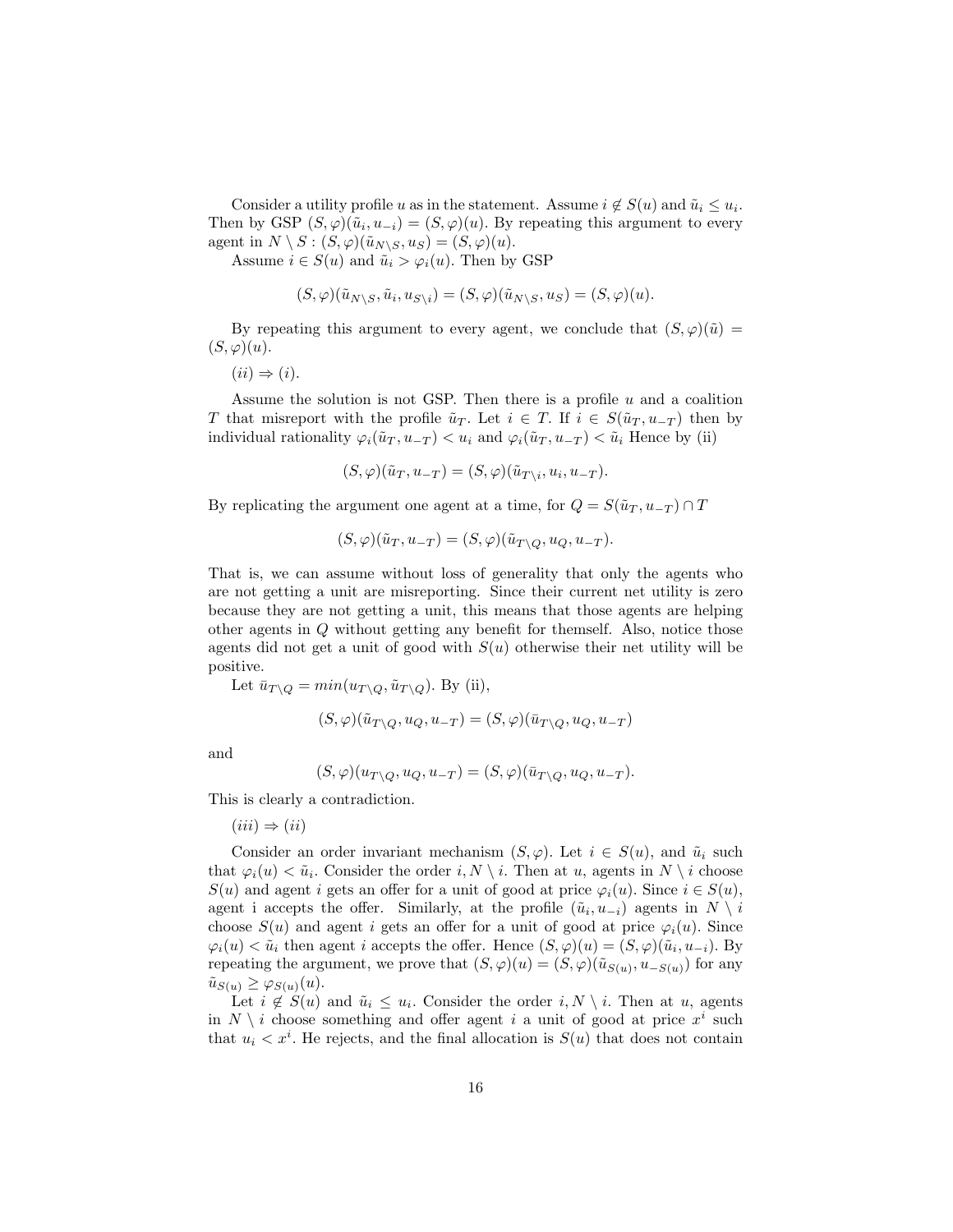*i*. Similarly, at the profile  $(\tilde{u}_i, u_{-i})$  we offer agent *i* a unit at price  $x^i$ . Since  $\tilde{u}_i \leq u_i < x^i$  then agent i refuses it, and the final allocation is  $(S,\varphi)(u)$ , that is  $(S, \varphi)(\tilde{u}_i, u_{-i}) = (S, \varphi)(u)$ . By repeating the same argument with profile  $(S, \varphi)(\tilde{u}_i, u_{-i})$  on the remaining agents we prove  $(ii)$ .

 $(i) \Rightarrow (iii)$ 

We prove the result by induction. If  $n = 1$  then it is obvious.

Let  $(S, \varphi)$  a GSP mechanism for  $n > 1$  agents and u any utility profile. Let  $1 \in N$ , and denote by  $A^+$  and  $A^-$  the set of payments given by  $(S, \varphi)$  that contain and do not contain 1 respectively (this is well defined by lemma 2 and if coalition T does not appear, then there is some coalition M, such that  $T \subset M$ and  $x_{M \setminus T}^{M} = 0$ , so make  $x_{[T]}^{T} = x_{[T]}^{M}$ .

Clearly,  $A^+$  and  $A^-$  represent mechanism that are GSP for  $N \setminus 1$ . To see this, notice by choosing the utility of agent 1 large enough, he will always get a unit independent of other people reports. Then we can achieve all payment of  $A^+$  by varying other agents profile  $u_{-1}$ . Similarly, if you choose the utility of agent 1 small enough, we get  $A^-$ .

Now let's check  $(S, \varphi)$  is a tree mechanism where 1 is on root,  $A^- \cup A^+$  the set of payments and the left and right tree are arbitrary. By induction, A<sup>−</sup> and  $A^+$  are order-invariant mechanism. By GSP  $(S, \varphi)(a^1, u_{-1}) = (S, \varphi)(u)$ , where  $a^1$  is large enough so that we are in restriction  $A^+$ . Clearly at this profile  $(a^1, u_{-1})$  the tree mechanism  $A^+$  delivers outcome  $(S, \varphi)(a^1, u_{-1})$ . Similarly for the lower restriction.

 $(i) \Rightarrow (iv)$ 

Assume  $(\varphi, S)$  is GSP. In part (iii) we proved this mechanism can be represented as a mechanism with GSP upper and lower restriction  $(\varphi^+, S^+)$  and  $(\varphi^-, S^-)$ , and with such function  $a: 2^N \setminus 1 \to \mathbb{Q}_+$ . So, we just need to prove a satisfies properties (1) and (2).

To prove (1), let  $u_{-1}$  such that for some  $j, j \in S^-(u_{-1}) \cap S^+(u_{-1})$  and  $\varphi_j^-(u_{-1}) \leq \varphi_j^+(u_{-1})$ . First we consider the case  $a(S^+(u_{-j,1}, \frac{\varphi_j^-(u)+\varphi_j^+(u)}{2}))$  $\frac{1+\varphi_j(u)}{2})$ ) <  $a(S^+(u_{-1}))$ .

Consider the true profile  $(u_1, \tilde{u}_j, u_{-1,j})$  such that:  $u_{-\{1,j\}}$  is as above.  $u_1$ is such that  $a(S^+(u_{-j,1}, \frac{\varphi_j^-(u)+\varphi_j^+(u)}{2}))$ such that  $a(S^+(u_{-j,1}, \frac{\varphi_j(u)+\varphi_j(u)}{2})) < u_1 < a(S^+(u_{-1}))$  and  $\tilde{u}_j$  is such that  $\varphi_j^-(u_{-1}) < \tilde{u}_j < \varphi_j^+(u_{-1}).$ 

At this profile, we offer agent 1 a unit of good at price  $a(S^+(u_{-j,1}, \frac{\varphi_j^-(u_{-1})+\varphi_j^+(u_{-1})}{2}))$  $\frac{1+\varphi_j(u-1)}{2})$ and he accepts it because his utility is larger that this number. On the other hand, notice that  $j \notin S^+(u_{-j,1}, \frac{\varphi_j^-(u_{-1}) + \varphi_j^+(u_{-1})}{2})$  $\frac{1+\varphi_j(u-1)}{2}$  because  $u_j < \varphi_j^+(u_{-1})$ . However, agent j can misreport. He can increase his utility to  $u_j, u_j > \varphi_j^+(u_{-1})$ . Thus we offer agent 1 a utility at price  $a(S^+(u_{-1}))$ . Since  $u_1 < a(S^+(u_{-1}))$ , then the outcome is  $(S^-(u_{-1}), \varphi^-(u_{-1}))$ . Agent j is better off because  $\varphi_j^-(u_{-1}) < \tilde{u}_j$ .

Consider the opposite case,  $a(S^+(u_{-j,1}, \frac{\varphi_j^-(u_{-1})+\varphi_j^+(u_{-1})}{2}))$  $\frac{+\varphi_j(u-1)}{2})$  >  $a(S^+(u-1))$ .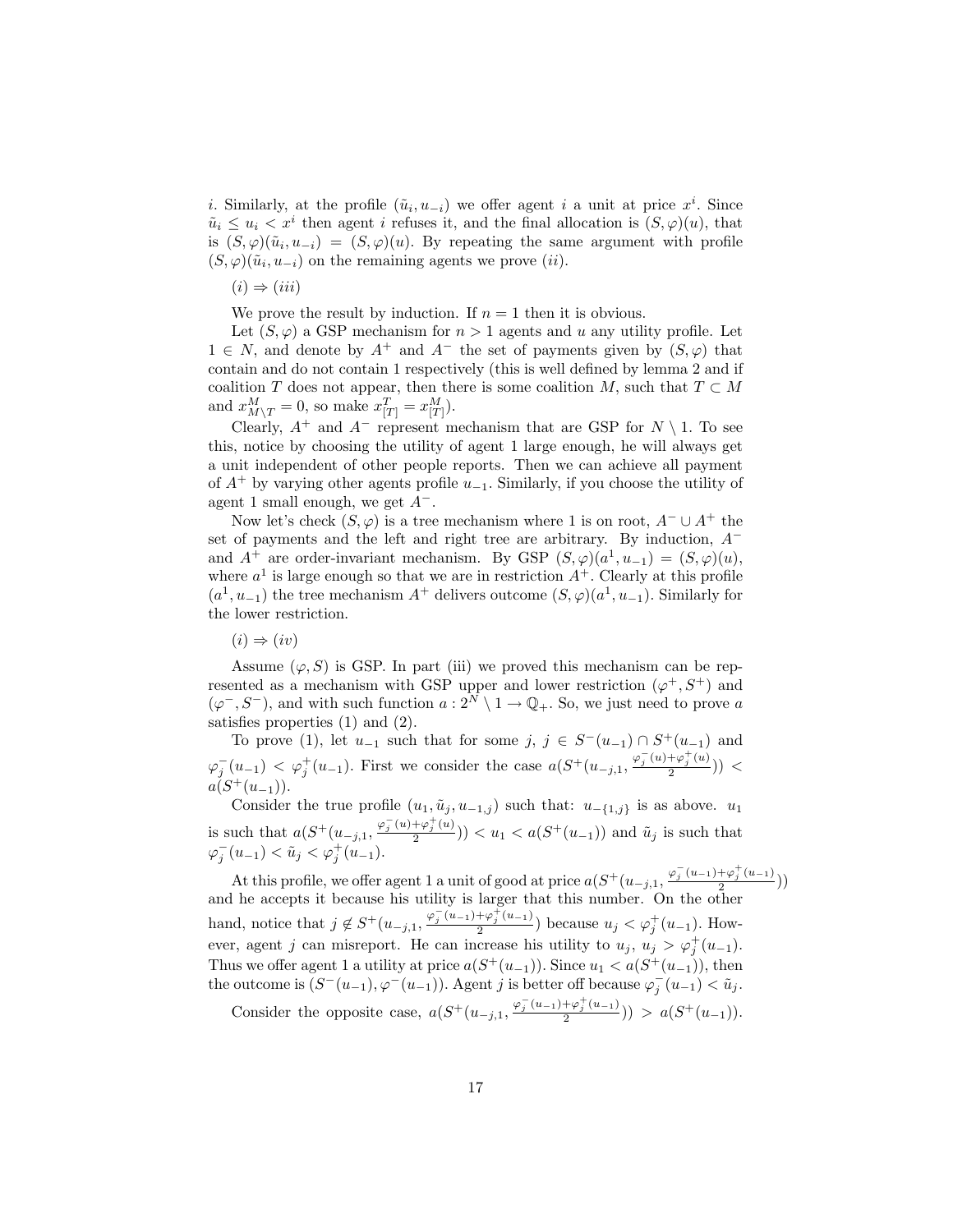Assume u is the true profile, where  $u_{-1}$  is as before and  $u_1$  is such that

$$
a(S^+(u_{-j,1},\frac{\varphi_j^-(u)+\varphi_j^+(u)}{2}))>u_1>a(S^+(u_{-1})).
$$

Then we offer agent 1 a unit of good at price  $a(S^+(u_{-1}))$ . He accepts it and the allocation is  $S^+(u_{-1}) \cup 1$ . In this case agent j is paying  $\varphi_j^+(u_{-1})$ . However, he can misreport. He can decrease his utility to  $\tilde{u}_j$  such that  $\varphi_j^-(u_{-1}) < \tilde{u}_j$  $\varphi_j^+(u_{-1})$ . In this case, agent 1 is offered a unit of good at price  $a(S^+(u_{-j,1}, \frac{\varphi_j^-(u)+\varphi_j^+(u)}{2}))$  $\frac{\tau \varphi_j^-(u)}{2})$ ). since his utility is smaller than this number, he does not get a unit. Hence the ultimate outcome is  $S^-(u_{-1})$ . Agent j pays  $\varphi_j^-(u_{-1})$  which is better for him.

To prove (2), let  $u_{-1}$  such that for some  $j, j \in S^-(u_{-1}) \cap S^+(u_{-1})$  and  $\varphi_j^-(u_{-1}) > \varphi_j^+(u_{-1}) > 0$ . Also, assume  $a(S^+(u_{-j,1}, \frac{\varphi_j^+(u)}{\sqrt{2}})) < a(S^+(u_{-1}))$ .

Consider the true profile  $(\tilde{u}_j, u_1, u_{-1,j})$  as above, where  $u_1$  is such that  $a(S^+(u_{-j,1}, \frac{\varphi_j^+(u)}{\sqrt{2}})) < u_1 < a(S^+(u_{-1}))$  and  $\tilde{u}_j$  is such that  $\varphi_j^+(u_{-1}) < \tilde{u}_j <$  $\varphi_j^{-}(u_{-1}).$ 

At this profile, agents 1 and  $j$  do not get a unit of good. To see this, notice agent 1 is offered a unit of good at price  $a(S^+(u_{-1}))$ . He does not buy, hence the ultimate outcome is  $S^-(u_{-1,j}, \tilde{u}_j)$ . Since  $\tilde{u}_j < \varphi_j^-(u_{-1})$  then he does not get a unit of good.

However, at this profile agent j can help agent 1. He can report  $\bar{u}_j$  such that  $\bar{u}_j = \frac{\varphi_j^+(u)}{\sqrt{2}}$ . Here agent 1 is offered a unit at price  $a(S^+(u_{-j,1}, \frac{\varphi_j^+(u)}{\sqrt{2}}))$  and he buys it. This is a contradiction.

 $(iv) \Rightarrow (ii)$ 

Let  $(S, \varphi)$  a generalized sequential mechanism with agent  $i_1$  in the top. Let  $u$  a utility profile.

Case 1.  $i_1 \notin S(u)$ .

Clearly, if  $\tilde{u}_{i_1} < u_{i_1}$  then  $(S, \varphi)(\tilde{u}_{i_1}, u_{-i_1}) = (S, \varphi)(u)$  because  $\tilde{u}_{i_1} \le u_{i_1}$  $a(S^+(u_{-i_1}))$ .

Let j such that  $j \notin S(u)$ ,  $j \neq i_1$ . Let  $\tilde{u}_j$  such that  $\tilde{u}_j < u_j$ . If  $j \notin S^+(u_{-i_1})$ then by GSP of the upper restriction,  $j \notin S^+(\tilde{u}_j, u_{-j,i_1})$ . And the outcome does not change.

On the other hand, if  $j \in S^+(u_{-i_1})$ , then  $\varphi_j^+(u) < \varphi_j^-(u)$ . If  $\varphi_j^+(u) = 0$ then  $S^+(\tilde{u}_j, u_{-j,i_1}) = S^+(u_j, u_{-j,i_1})$  so the mechanism does not change. If  $0 < \varphi_j^+(u) < \varphi_j^-(u)$  then

$$
a(S^+(u_{-j,i_1}, \tilde{u}_j)) = a(S^+(u_{-j,i_1}, \frac{\varphi_j^+(u) + \varphi_j^-(u)}{\sqrt{2}})) \text{ or } a(S^+(u_{-j,i_1}, \tilde{u}_j)) = a(S^+(u_{-i_1})),
$$

in any case, since  $a(S^+(u_{-j,i_1}, \frac{\varphi_j^+(u)+\varphi_j^-(u)}{\sqrt{2}})) \ge a(S^+(u_{-i_1}))$ , then  $S(\tilde{u}_j, u_{-j}) =$  $S(u)$ .

On the other hand, assume  $j \in S(u)$ . Let  $\tilde{u}_j$  such that  $\tilde{u}_j > \varphi_j^-(u)$ .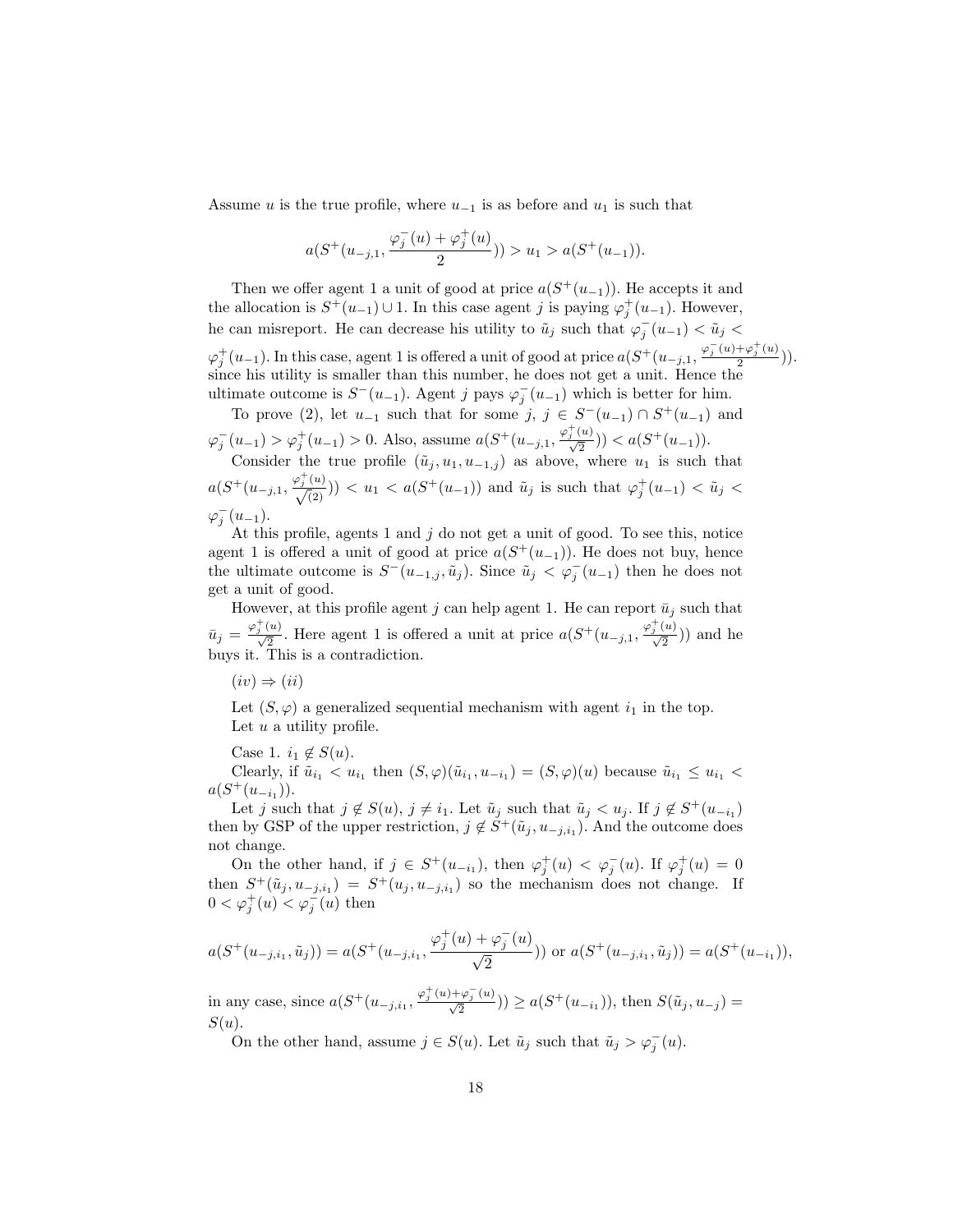If  $\varphi_j^+(u) \leq \varphi_j^-(u)$  then by GSP of the upper restriction  $S^+(\tilde u_j, u_{-j,i_1}) =$  $S^+(u_{-i_1})$ , thus the outcome does not change because the offer the agent  $i_1$  is the same.

On the other hand, if  $\varphi_j^+(u) > \varphi_j^-(u)$ . Then by (1)  $a(S^+(u_{-i_1})) = a(S^+(\tilde{u}_j, u_{-j,i_1})).$ Hence the outcome does not change.

Case 2.  $i_1 \in S(u)$ .

Clearly, if  $\tilde{u}_{i_1} > a(S^+(u_{-i_1}))$  then agent  $i_1$  also buys at price  $a(S^+(u_{-i_1}))$ , hence the outcome does not change.

Similarly, if  $j \in S(u)$ , then by GSP on the lower restriction for any  $\tilde{u}_j$  such that  $\tilde{u}_j \ge \varphi_j(u) = \varphi_j^+(u_{-i_1}), S(\tilde{u}_j, u_{-j}) = S(u)$ . Hence the outcome does not change.

On the other hand, if  $j \notin S(u)$  then  $j \notin S^+(u_{i_1})$ . Hence for any  $\tilde{u}_j$  such that  $\tilde{u}_j \le u_j \; S^+(\tilde{u}_j, u_{-j,i_1}) = S^+(u_{-i_1})$ 

 $(v) \Rightarrow (ii)$ 

Consider a mechanism of this type and a profile u such that  $S(u) = S$ . If  $\tilde{u}_{N\setminus S} \leq u_{N\setminus S}$  the clearly  $S(\tilde{u}_{N\setminus S}, u_S) = S$  because the set of feasible coalitions did not increase, and  $S$  is still feasible.

On the other hand, consider the profile  $\tilde{u}_S$  such that  $\tilde{u}_S \ge u_S$  and assume  $S(\tilde{u}_S, u_{N\setminus S}) = T \neq S$ . Then, because S is feasible at  $(\tilde{u}_S, u_{N\setminus S}), T \succ S$ . Since T was not chosen at u, then T was not feasible there, thus  $x_L^T > x_L^T$  for some  $L \subset S \cap T$ . Notice condition (a) is not satisfied, otherwise T will not be chosen at  $(\tilde{u}_S, u_{N\setminus S})$ . Therefore, condition (b) is satisfied, in particular, such Q satisfies  $Q \succ S$ . Since Q is feasible at  $(\tilde{u}_S, u_{N\setminus S})$ , then Q is feasible at u. This is a contradiction, because then  $S$  is not maximal at  $u$ .

Finally, notice we only proved  $(ii)$  when we increased the utility of the agents in  $S$ . If we decrease the utilities of some agents in  $S$ , bounding below their utilities by  $x_S^S$ , then the allocation is S because the set of feasible payments did not increase, and  $S$  is still feasible.

Any GSP mechanism is generalized cross-monotonic.

Consider a GSP mechanism  $(S, \varphi)$ . By lemma 1, there is a constant set of payments for every coalition. As before, denote by  $x^T$  the payment of coalition T.

We say that  $T \succ S$  if there is a profile u such that  $S(u) = T$  and S is feasible, that is  $u \geq x^S$ .

First notice this relation is strict. To see this, assume there are profiles  $u$ and  $\tilde{u}$  such that they are both feasible for S and T but  $S(u) = T$  and  $S(\tilde{u}) = S$ . Let  $\bar{u} = min(\tilde{u}, u)$ . If  $i \in S$  then  $\bar{u}_i > x_i^S$  (because  $\tilde{u}_i > x_i^S$  and  $u_i > x_i^S$ ). Also, if  $i \notin S$  then  $\bar{u}_i \leq u_i$ . Thus by (ii)  $S(\bar{u}) = S$ . On the other hand, by a symmetric argument  $S(\bar{u}) = T$ . This is a contradiction.

 $(i)$  is obvious by induction (have to write this little argument).

To prove (*ii*), consider  $\Lambda \subset 2^N$ . Let  $u = \max_{T \in \Lambda} (x^T) + \epsilon 1_N$ ,  $\epsilon$  small. Let  $M = S(u)$ . Then  $M \succ T$  for all  $T \succ \Lambda$ . By  $VP, x^M$  is feasible, thus by choosing small  $\epsilon$ ,  $x^M \leq \max_{T \in \Lambda} (x^T)$ .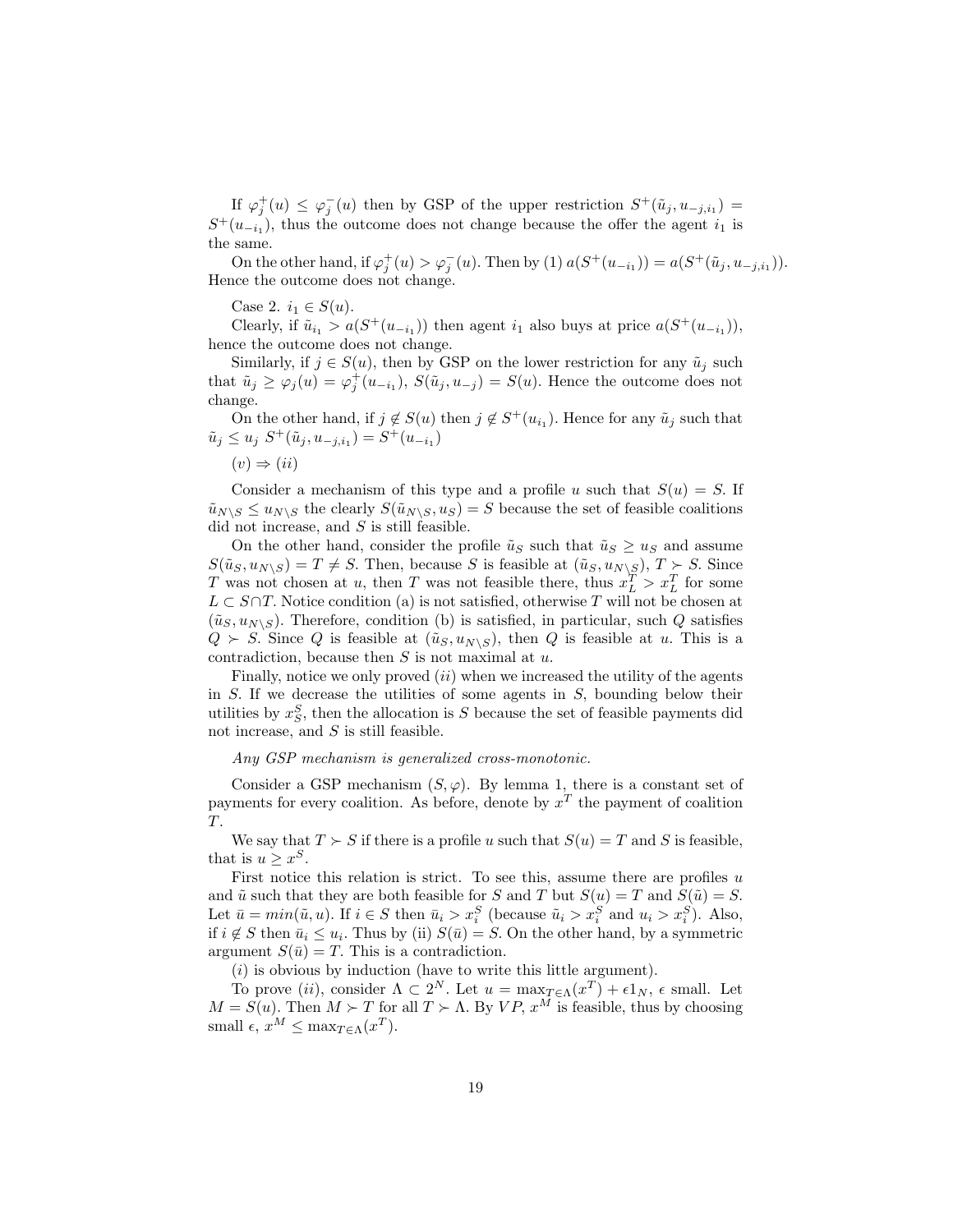To prove (iii), consider T and S as in the statement. Let  $u = max(x^S, x^T) +$  $\epsilon 1_N$ . If  $S(u) = M, M \neq S, T$ , then  $x^M \leq u$ , thus by choosing  $\epsilon$  small enough,  $x^M \leq max(x^S, x^T)$ . Hence part (a) is satisfied.

On the other hand, if  $S(u) = T$ , let  $L \subset S \cap T$  maximal such that  $x_L^T >> x_L^S$ . Consider the profile  $\tilde{u}_L = x_L^S + \epsilon$ . First notice  $(\tilde{u}_L, u_{-L})$  is not feasible at T.

Next, notice  $S(\tilde{u}_L, u_{-L}) \neq S$ . Indeed, assume  $S(\tilde{u}_L, u_{-L}) = S$ . Because the mechanism is GSP and because  $u_L >> \tilde{u}_L$ ,  $L \subset S$ , then  $S(u_L, u_{-L}) = S$ . This is a contradiction.

Hence  $S(\tilde{u}_L, u_{-L}) = Q, Q \neq T, S$ . Since S is feasible at this profile then  $Q > S$ . Since Q was feasible at u, then  $T > Q$ . By choosing small  $\epsilon, x_S^Q \le x_S^S$ ,  $x_{T\setminus S}^{Q} \leq x_{T\setminus S}^{T}$  and  $x_{(S)}^{Q}$  $\mathcal{L}_{(S\cup T)^c} = 0.$  Hence part (b) is satisfied.

# References

- [1] Devanur N., Mihail M., Vazirani.: Strategyproof cost-sharing mechanisms for set cover and facility location games. Decision Support Systems 11-22 (2005)
- [2] Ergin H.:Efficient Resource Allocation on the Basis of Priorities. Econometrica 70(6), 24892497 (2002)
- [3] Ehlers L.: Coalitional Strategy-Proof House Allocation. Journal of Economic Theory 105(2), 298-317 (2002)
- [4] Ehlers L., Klaus B.: Coalitional strategy-proof and resource-monotonic solutions for multiple assignment problems. Social Choice and Welfare 21, 265-280 (2003)
- [5] Goldberg A., Hartline J.: Collusion-Resistant Mechanisms for Single-Parameter Agents. Mimeo Microsoft (2004)
- [6] Immorlica N., Mahdian M., Mirrokni V.: Limitations of cross-monotonic cost sharing schemes. Mimeo, MIT (2005)
- [7] Juarez R.: The worst absolute surplus loss in the problem of commons: Random Priority vs. Average Cost. Forthcoming Economic Theory (2006)
- [8] Juarez, R.: Group strategyproof cost sharing: budget balance vs. efficiency. Mimeo Rice University (2007).
- [9] Juarez, R.: Group strategyproof cost sharing: The role of indifferences. Mimeo Rice University (2007).
- [10] Moulin H.: Incremental Cost Sharing: characterization by coalitional strategy-proofness. Social Choice and Welfare 16, 279-320 (1999)
- [11] Moulin H.: The price of anarchy of serial cost sharing and other methods. Mimeo, Rice University (2005)